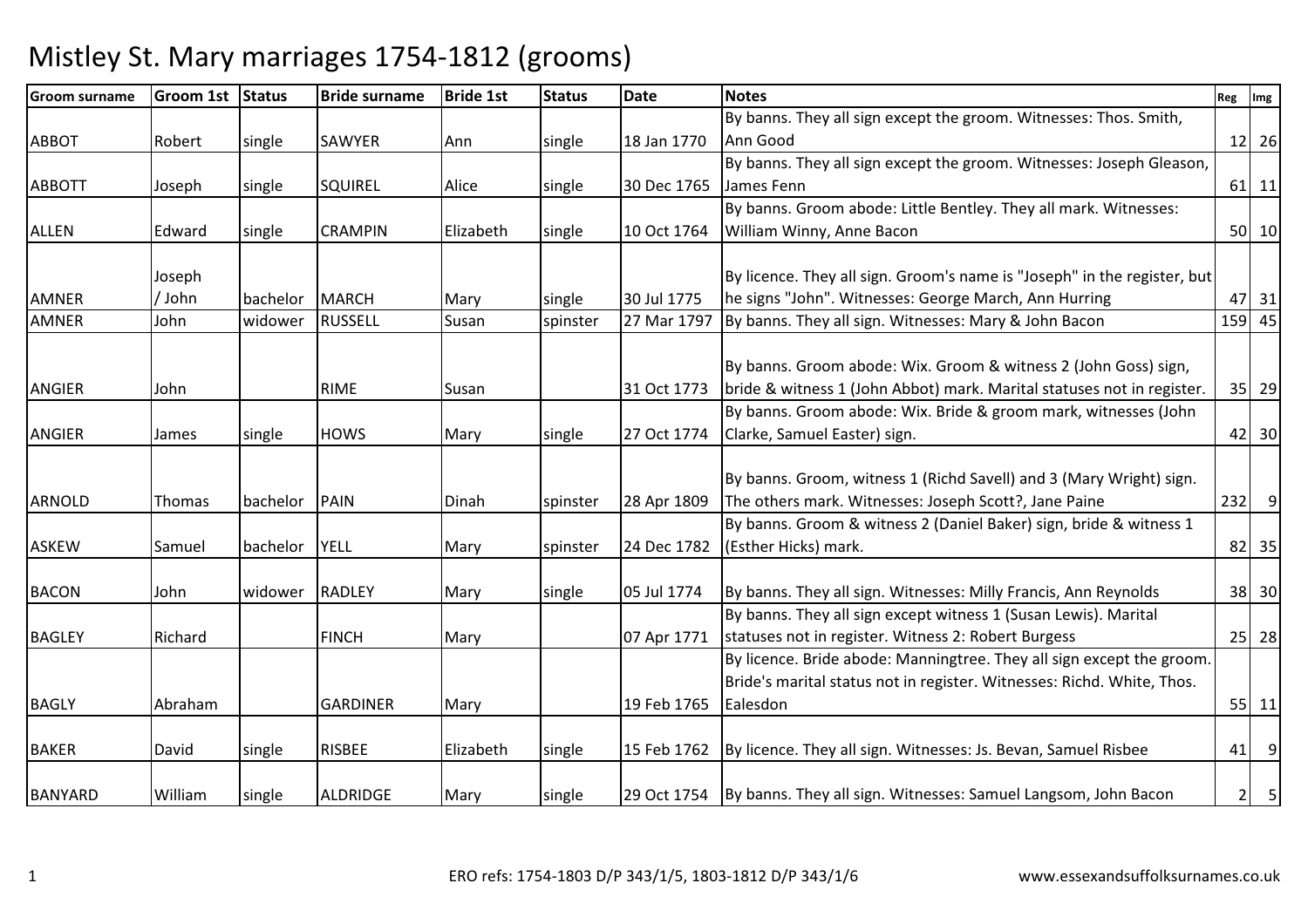### Groom surnameGroom 1st Status | Bride surname e Bride 1st Status Date Notes Reg Img Reg Img Reg Img Reg Img Reg Img Reg Img Reg Img Reg Img Reg Img Reg Img Reg Img Reg Img Reg Img Reg Img Reg Img Reg Img Reg Img Reg Img Reg Img Reg Img Reg Img Reg Img Reg Img Reg Img BARBER John widower LUCAS Mary spinster 23 Jul 1772By licence. Groom abode: St. Clement, Ipswich. They all sign. Witnesses: John Carrington, Sarah Lucas <sup>28</sup> <sup>28</sup>BARKER Samuel widower SIZER Mary spinster 24 Jul 1780By banns. They all sign. Witnesses: John Lee, E. Warner, M. Sizer, Thos. Constablee 70 34 BARKER John widower TOLLODY Lydia widow 24 Dec 1811By banns. They all sign. Witnesses: William Wymark, Mary Elwood, John Gaymer <sup>250</sup> <sup>11</sup>BARNES Christmas widower WHALLY Sarah widow 22 Mar 1761 By banns. They all mark. Witnesses: Hannah Reason, George Banks 34 8 BARRY Garrett Single KENINGALE Mary Single 15 Sep 1807 By licence. Groom abode: Manningtree. They all sign. Witnesses: Thomas Scrivener, Elizabeth Keningalee 218 7 BASKE[TL] Henry widower CLARK Hanah widow 23 Dec 1754 By banns. Bride & groom mark, witnesses (John Bacon, Margarett Ha[w ]) sign. . The state of the state of the state  $\vert$  5  $\vert$  5  $\vert$  5  $\vert$  5  $\vert$  5  $\vert$  5  $\vert$  5  $\vert$  5  $\vert$  5  $\vert$  5  $\vert$  5  $\vert$  5  $\vert$  5  $\vert$  5  $\vert$  5  $\vert$  5  $\vert$  5  $\vert$  5  $\vert$  5  $\vert$  5  $\vert$  5  $\vert$  5  $\vert$  5  $\vert$  5  $\vert$  5  $\vert$  5 BEAST Joseph Widower SAWYER Elisabeth single 21 Jan 1768 28 Sep 1808 By banns. They all mark except the groom. His surname is spelt "Best" in the register but he signs it "Beast". Witnesses: Thomas Good, Ann Bacon..  $3 \mid 25$ BENNETT Williambachelor TAYLOR Susan spinster 28 Sep 1808 By banns. They all mark. Witnesses: William & Sarah Carter 225 BENNETT William bachelor TAYLOR Fanny 12 Apr 1810 By banns. They all mark except witness 3 (John Gaymer). Witnesses 1 & 2: Samuel & Susan Taylorr 1238 9 BETTS Michael bachelor CARTER Martha Spinster 105 Mar 1789 By licence. They all sign. The bride is a minor. Witnesses: James Betts jnr., Mary Betts <sup>117</sup> <sup>40</sup>BIRD John bachelor ANGIER Elizabeth spinster 22 Oct 1802By banns. Groom abode: Manningtree. Groom & witness 2 (John Bacon) sign, bride & witness 1 (James Gilbert) mark.190 49 BLOSS Joseph widower NICE Martha widow 28 Apr 1761By banns. They all mark. Witnesses: Christmas Barns, Anne Bacon | 35 9 BLOSS Roger WARREN Letitia 17 Jun 1776By banns. Bride abode: Manningtree. They all sign except the groom. Marital statuses not in register. Witnesses: Georg. Burnett, Sarah Warren..  $\begin{bmatrix} 52 & 31 \end{bmatrix}$ BONES Gabriel single WINKEN Abigail single 07 Jul 1769By licence. Groom abode: Manningtree. They all sign. Witnesses: John Norman, Sarah Boness 11 26 By banns. They all mark except witness 2 (John Bacon). Witness 1:

# Mistley St. Mary marriages 1754-1812 (grooms)

BOUTTELL Francis bachelor MOSELY Sarah spinster 23 Oct 1791

Mary Easter

r 132 41

8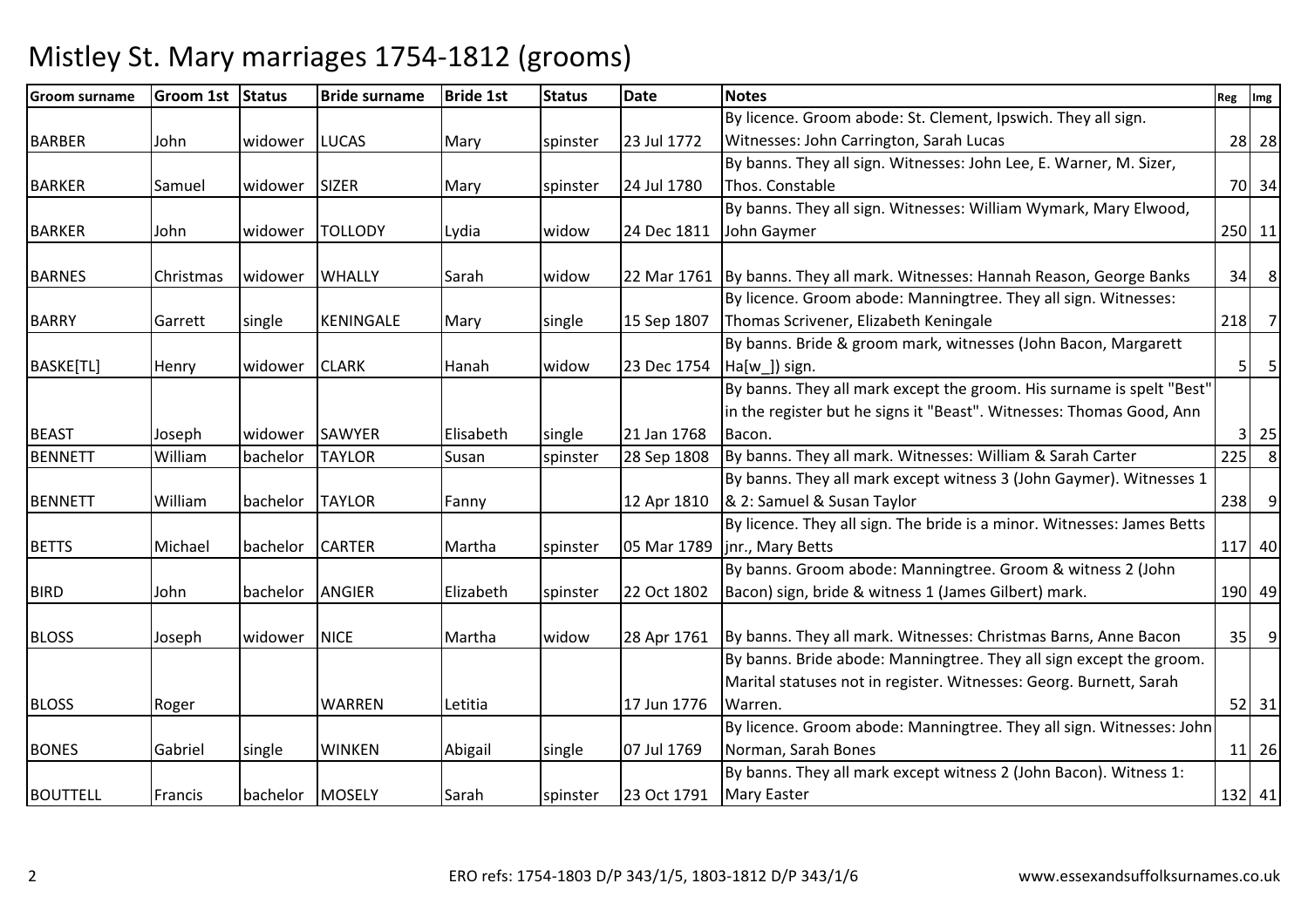### Groom surnameGroom 1st Status | Bride surname e Bride 1st Status Date Notes Reg Img Reg Img Reg Img Reg Img Reg Img Reg Img Reg Img Reg Img Reg Img Reg Img Reg Img Reg Img Reg Img Reg Img Reg Img Reg Img Reg Img Reg Img Reg Img Reg Img Reg Img Reg Img Reg Img Reg Img BOWLES Edmund widower MANNING Sarah widow 15 Oct 1786By licence. They all sign except the groom. Witnesses: C. Bro[w\_], John Baconn 105 38 BRAILSFORD William bachelor LEECH Susannah single 04 Jun 1771 By licence. They all sign. Witnesses: William Warner, Milly Francis, William & Ann Leechh 26 28 BRETT John Widower POTTER Ann Widow 01 Aug 1791 By banns. They all sign except witness 2 (Mary Bacon). Witness 1: Thomas Coee 130 41 BROWN Joseph widower WALE Elizabeth spinster 31 Oct 1780By banns. Bride abode: Manningtree. They all sign except the bride. The groom is Joseph Brown the younger. Witnesses: John Orsborn, William Wale. 74 34BROWN Charles widower DUNNINGHAM Sarah widow 13 Nov 1785By banns. Groom & witness 2 (John Bacon) sign, bride & witness 1 (Edmd. Bowles) mark.. [100] 37 16 BROWNJoseph FARRINGTON Mary | \*\* 1780 Banns only - not a marriage. Read: 12, 19, 26 Nov 1780 BRUCE Joseph single GOULDING Mary single 12 Jan 1768By banns. Groom abode: Stoke near Nayland. Groom & witness 1 (Thomas Bruce) sign, bride & witness 2 (Unice Williamson) mark. 2 25BUGG James widower HATCH Elizabeth widow 26 Dec 1774By banns. Groom abode: Manningtree. Bride & groom mark, witnesses sign. Witnesses: Daniel Fall, Milly Francis, Sarah Keningale <sup>43</sup> <sup>30</sup>BURGES JJohn Jachelor NORFOLK Susan Spinster 31 May 1787 By banns. Bride & groom mark, witnesses (William Carrington, John Bacon) sign.. [109] 39 BURGES Thomas bachelor ANGIER Mary Spinster 23 Nov 1797 By banns. Bride & groom mark, witnesses (E. Eagle, John Bacon) sign. <sup>163</sup> <sup>45</sup> BURREL John Widower HITCHSCOCK Alis single 12 \* 1758 By banns. Bride & groom mark, witness (Robert Hobrough) signs. No 2nd witness. No month given for marriage - banns were read in the September and it follows a marriage on 10 Oct, so could be 12 Oct. 21 7CABBAN John bachelor DYE Rachael spinster 23 Nov 1793 By banns. They all sign. Witnesses: Susannah Russell, Sarah Wright <sup>143</sup> <sup>42</sup> CANT James bachelor LONG Mary Spinster 23 Sep 1790 By banns. Groom abode: Manningtree. They all sign. Witnesses: Susannah, Wm. & B. Long, Sarah Boness 122 40 CARRINGTON Jacob single KING Mary single 30 Jan 1765By licence. Groom & witness 1 (Wm. Day) sign, bride & witness 2 (Sarah Day) mark.. [52] 10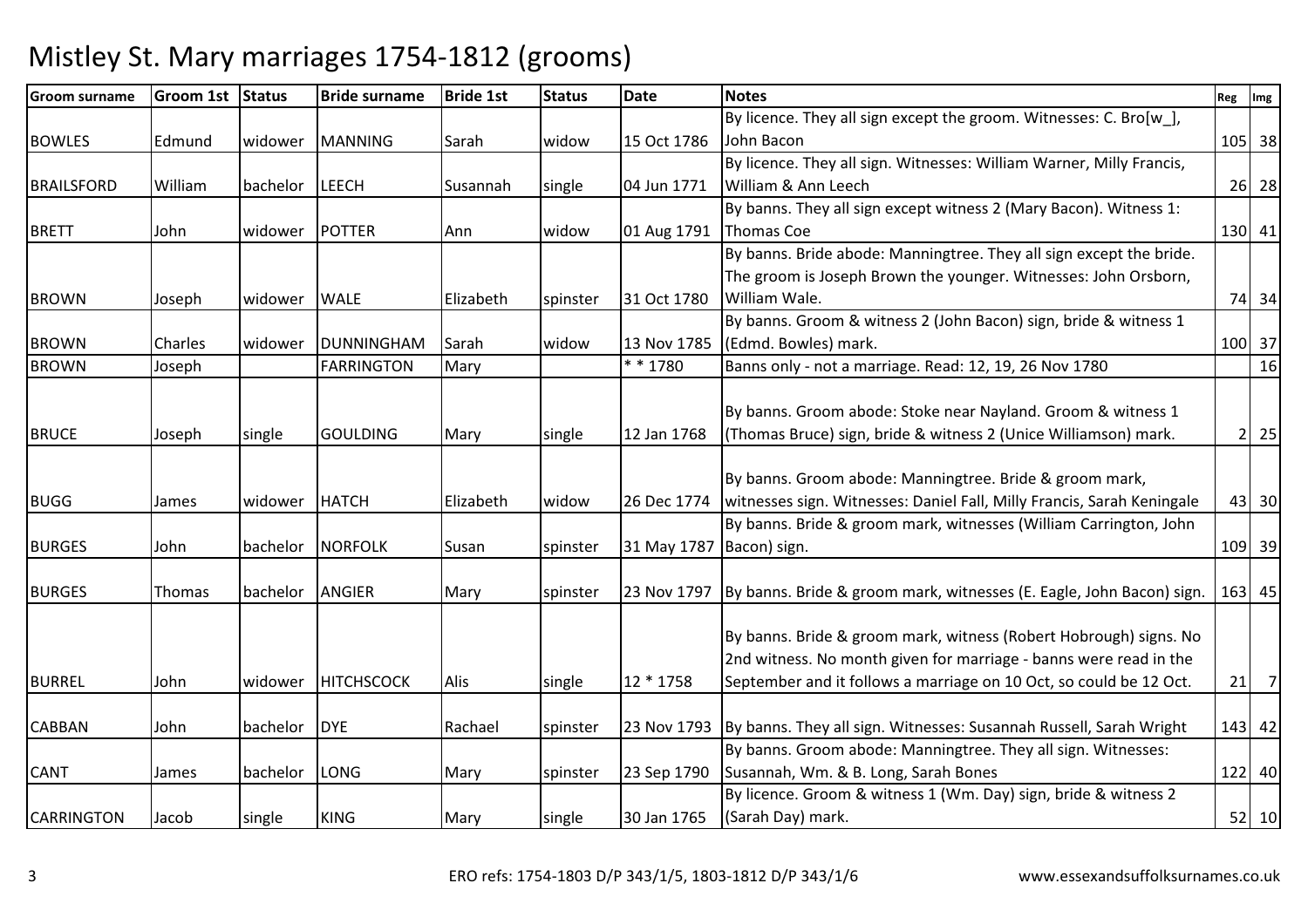#### Groom surnameGroom 1st Status | Bride surname e Bride 1st Status Date Notes Reg Img Reg Img Reg Img Reg Img Reg Img Reg Img Reg Img Reg Img Reg Img Reg Img Reg Img Reg Img Reg Img Reg Img Reg Img Reg Img Reg Img Reg Img Reg Img Reg Img Reg Img Reg Img Reg Img Reg Img CARRINGTON Thomas single HOWARD Sarah Spinster 30 Oct 1806 10 Oct 1757 By banns. Bride & groom mark, witnesses (Samuel Howard, John Bacon) sign. $\begin{bmatrix} 211 & 6 \end{bmatrix}$ **CARTER** Stephen widower WOODMAN Hanah single 10 Oct 1757 By banns. They all sign. Witnesses: Jas. & Richd. Woodman 11 6CARTER Robert single KININGALE Sarah single 08 Jul 1760 $\begin{array}{|l|l|} \hline \end{array}$  (By licence. They all sign. Witnesses: Mich. Hinde, Abigail Kiningle  $\begin{array}{|l|l|} \hline \end{array}$  30 8 CARTER Isaac bachelor JENNINGS Sarah spinster 03 Oct 1780By banns. They all sign except the bride. Witnesses: Robert Thurkettle, John Baconn 71 34 CARTER Daniel bachelor ALDHAM Elizabeth spinster 24 May 1786Sizer, Saml. Sacker, Danl. Carter senr. 104 38By licence. Bride abode: Manningtree. They all sign. Witnesses: Mary CARTER 119 Jonathan bachelor WHITE Ann Ann spinster 14 Feb 1794 By licence. Groom abode: Lawford. They all sign. Witnesses: John White, Ann Francis, John Baconn 145 42 CARY More Ambrose bachelor PAIN Susan Spinster 29 Sep 1777 By banns. Groom abode: Lawford. Bride & witness 2 (Sarah Warren?) mark, groom & witness 1 (Sarah Orman) sign. Groom's surname spelt "Carey" in register, but he signs "Cary".. [54] 32 CHURCH Samuel bachelor LAST Elizabeth spinster 21 Nov 1796Willm. CarterBy banns. They all mark except witness 2 (John Bacon). Witness 1: r 155 44 CLARK William single CARTER Elizabeth widow 27 Sep 1755By licence. Bride & groom mark, witnesses (Dorotheus Beecham, John Bacon) sign. $\begin{bmatrix} 6 & 6 \end{bmatrix}$ 36 CLARK Williambachelor TOLLODY Sarah spinster 23 Apr 1783 By licence. They all sign. Witnesses: Jno. Tollody, Saml. Tovill 85 CLARK James | bachelor | FOLKARD | Susan | widow | 05 Apr 1791 By licence. Groom abode: East Bergholt, Suffolk. They all sign exceptthe groom. Witnesses: Geo. Wright, Eliz. Hursey? <sup>129</sup> <sup>41</sup>CLARKE John single RAYSON Hannah single 11 May 1773BaconBy banns. They all mark. Witness 1's name hasn't been entered in the register but there's an X where their name should be. Witness 2: Ann n 31 29 CLARKE Samuel bachelor HITCHCOCK Ann spinster 09 Oct 1785 By banns. They all sign except the bride. Witnesses: John Barber, John Baconn 97 37 CLARKE John widower FAINE Mary single 19 Nov 1788By banns. Bride & groom mark, witnesses (Richard Francis, John Bacon) sign.. [114] 39 **CLARKSON** / CLAXONN Charles bachelor WATTS Fanny Spinster 08 Jan 1804 By banns. They all sign except the bride. The groom's surrname is "Clarkson" in the register, but he signs "Claxon".196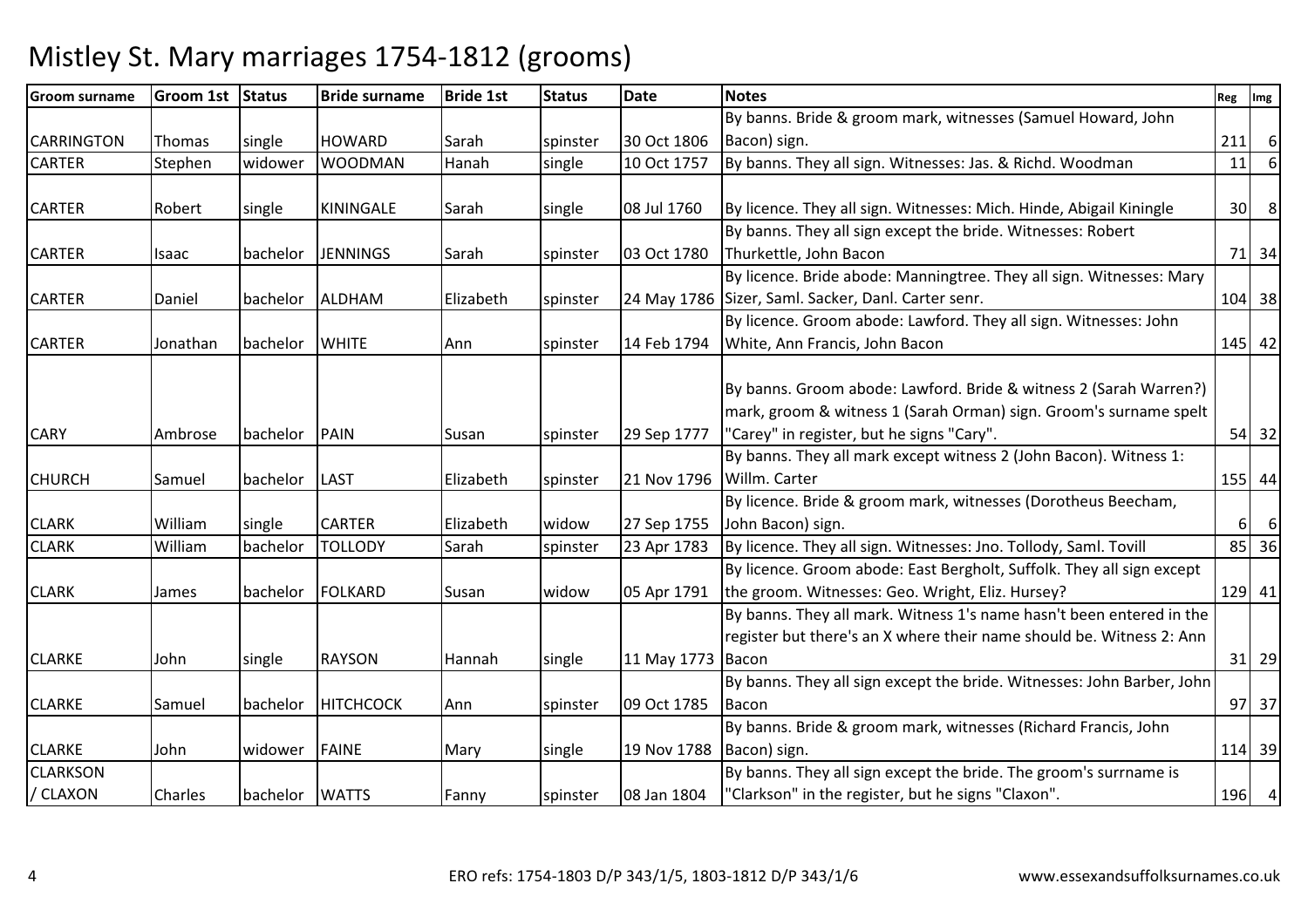| <b>Groom surname</b> | <b>Groom 1st</b> | <b>Status</b> | <b>Bride surname</b> | <b>Bride 1st</b> | <b>Status</b> | <b>Date</b> | <b>Notes</b>                                                                    | Reg | $\mathsf{Im} \mathsf{g}$ |
|----------------------|------------------|---------------|----------------------|------------------|---------------|-------------|---------------------------------------------------------------------------------|-----|--------------------------|
|                      |                  |               |                      |                  |               |             |                                                                                 |     |                          |
|                      |                  |               |                      |                  |               |             | By licence. Groom abode: Bures, Suffolk. They all sign. Groom's                 |     |                          |
| <b>COKER</b>         | Vincent          |               | <b>REYNOLDS</b>      | Ann              | spinster      | 09 Oct 1774 | marital status not in register. Witnesses: James Cornell, Mary Motch?           |     | 41 30                    |
|                      |                  |               |                      |                  |               |             |                                                                                 |     |                          |
| <b>COOK</b>          | Thomas           | bachelor      | <b>CARRINGTON</b>    | Mary             | spinster      | 30 Jul 1779 | By licence. They all sign. Witnesses: William Hindley, George Mackell           |     | 64 33                    |
|                      |                  |               |                      |                  |               |             | By licence. Groom abode: St. Clement, Ipswich. Bride & groom mark,              |     |                          |
| <b>COOK</b>          | James            | bachelor      | <b>BIRD</b>          | Sarah            | spinster      | 09 Nov 1798 | witnesses (Benjm. Hurring, George White) sign.                                  |     | 174 47                   |
|                      |                  |               |                      |                  |               |             | By banns. Bride & groom mark, witnesses (Henry Fenn, Martha                     |     |                          |
| <b>COOK</b>          | Thomas           | widower       | <b>GRAINGER</b>      | Sarah            | spinster      | 08 Oct 1811 | Thompson, John Gaymer) sign.                                                    |     | 246 10                   |
|                      |                  |               |                      |                  |               |             |                                                                                 |     |                          |
| <b>COOPER</b>        | Thomas           | bachelor      | PARMINTER            | Ann              | spinster      |             | 24 Nov 1785   By licence. They all sign. Witnesses: Philip Long junr., John Lee |     | $101$ 38                 |
| <b>COOPER</b>        | James            | widower       | <b>WHITE</b>         | Mary             | spinster      | 25 Apr 1796 | By licence. They all sign. Witnesses: John White, Ann Carter                    |     | 153 44                   |
|                      |                  |               |                      |                  |               |             | By banns. They all sign except witness 2 (Susanna Spink). Witness 1:            |     |                          |
| <b>CORBOLD</b>       | Abraham          | single        | <b>SURREY</b>        | Sarah            | widow         | 20 Oct 1763 | Sarah Spink                                                                     |     | 46 10                    |
|                      |                  |               |                      |                  |               |             | By licence. Groom abode: Manningrtree. They all sign. Bride's marital           |     |                          |
|                      |                  |               |                      |                  |               |             | status not in register. Witnesses: Benjm. Stubbing or Stubling jnr.,            |     |                          |
| <b>COUSINS</b>       | John             | widower       | <b>CLIFFORD</b>      | Elizabeth        |               | 17 Jun 1808 | John Miller                                                                     |     | $223$ 7                  |
|                      |                  |               |                      |                  |               |             | By licence. Groom abode: Harwich. They all sign. Witnesses: Mich.               |     |                          |
| <b>CRANE</b>         | John             | single        | <b>FRANCIS</b>       | Margaret         | single        | 13 Oct 1765 | Hinde, Milly Francis                                                            |     | 60 11                    |
|                      |                  |               |                      |                  |               |             | By banns. Bride & witness 2 (Sarah Nunn) mark, the others sign.                 |     |                          |
| <b>CRANE</b>         | Robert           | single        | <b>GRIGGS</b>        | Charlotte        | single        | 16 Oct 1811 | Witnesses 1 & 3: William Grigg, John Gaymer                                     |     | 247 10                   |
|                      |                  |               |                      |                  |               |             |                                                                                 |     |                          |
| <b>DALDY</b>         | Joseph           | bachelor      | <b>SCRIVENER</b>     | Mary             | spinster      | 27 Dec 1790 | By licence. They all sign. Witnesses: Francis Sizer, Margaretta Wallis          |     | $125$ 41                 |
|                      |                  |               |                      |                  |               |             | By banns. Bride & witness 3 (Lucy Proom) mark. The others sign.                 |     |                          |
| <b>DALE</b>          | James            | widower       | PROOM                | Rose             | spinster      | 13 Oct 1808 | Witnesses 1 & 2: Robert Staples, John Bacon                                     |     | $226$ 8                  |
|                      |                  |               |                      |                  |               |             |                                                                                 |     |                          |
| <b>DAY</b>           | William          | single        | <b>KING</b>          | Sarah            | single        | 18 Apr 1757 | By licence. They all sign. Witnesses: John Bacon, Abraham King                  | 10  | 6                        |
|                      |                  |               |                      |                  |               |             | By licence, both minors with consent of parents. They all sign.                 |     |                          |
| <b>DAY</b>           | William          | bachelor      | <b>FROST</b>         | Mary             | spinster      | 30 Nov 1777 | Witnesses: Sarah Orman, Ann Sizer, Elizabeth Warner                             |     | 55 32                    |
|                      |                  |               |                      |                  |               |             |                                                                                 |     |                          |
|                      |                  |               |                      |                  |               |             | By banns. Groom is a private in the Cambridge Militia. They all sign            |     |                          |
| <b>DENNIS</b>        | William          |               | bachelor   PINCKNEY  | Elizabeth        | spinster      | 22 Apr 1795 | except witness 1 (Ann Walding). Witness 2: Wm. Dennis.                          |     | 151 44                   |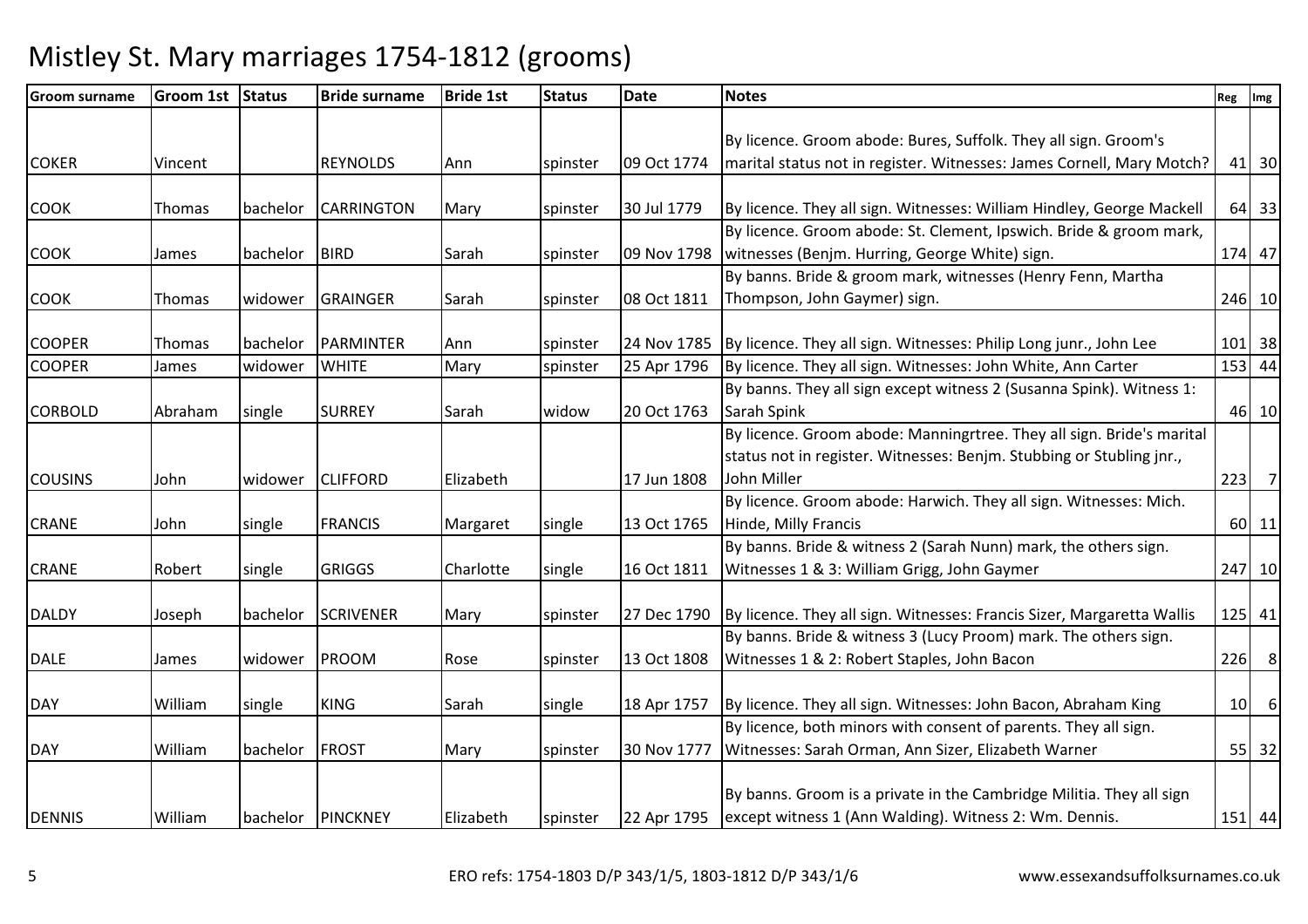| <b>Groom surname</b> | <b>Groom 1st</b> | Status   | <b>Bride surname</b> | <b>Bride 1st</b> | <b>Status</b> | <b>Date</b> | <b>Notes</b>                                                                  | Reg | Img            |
|----------------------|------------------|----------|----------------------|------------------|---------------|-------------|-------------------------------------------------------------------------------|-----|----------------|
|                      |                  |          |                      |                  |               |             | By licence. Groom is a minor, of St. Leonard in Colchester. They all          |     |                |
|                      |                  |          |                      |                  |               |             | sign. Witnesses (William Warner, G. & Sarah Long, W. Reynolds).               |     |                |
|                      |                  |          |                      |                  |               |             | Might be 5 witnesses - not clear if witness 4, Sarh Long, signed again        |     |                |
| <b>DIXON</b>         | Thomas           | bachelor | <b>WARNER</b>        | Gartrude         | spinster      | 25 Dec 1786 | Sarah Long, or if that is witness 5.                                          |     | 107 38         |
|                      |                  |          |                      |                  |               |             | By banns. Groom abode: Manningtree. Bride & groom mark,                       |     |                |
| <b>DOUBLE</b>        | Samuel           | bachelor | GLANFIELD            | Sarah            | spinster      | 11 Oct 1790 | witnesses (John Boutell, Hannah Goslin) sign.                                 |     | 124 40         |
| <b>DOUBLE</b>        | Samuel           |          | <b>MOSELY</b>        | Sarah            |               | $* * 1788$  | Banns only, not a marriage. Read: 5, 12, 19 Oct 1788                          |     | 20             |
|                      |                  |          |                      |                  |               |             |                                                                               |     |                |
|                      |                  |          |                      |                  |               |             | By licence. Bride abode: Saxmundham, Suffolk. They all sign except            |     |                |
| <b>DREW</b>          | Joseph           |          | bachelor   DUCKETT   | Anne             | spinster      | 15 Aug 1777 | the groom. Witnesses: Benj. Keningale, Mary Carrington                        |     | 53 32          |
| <b>DREW</b>          | John             | widower  | <b>HEWITT</b>        | Mary             | widow         |             | 27 Aug 1798   By banns. They all sign. Witnesses: Ann Souge?, Nelly Douglas   |     | 170 46         |
|                      |                  |          |                      |                  |               |             |                                                                               |     |                |
|                      |                  |          |                      |                  |               |             | By banns. Groom abode: St. Martin, Colchester. They all sign except           |     |                |
| <b>DUNHAM</b>        | David            | single   | <b>BACON</b>         | Ann              | single        | 10 Feb 1765 | the bride. Witnesses: Wm. King, Abigail Kiningale, Sarah James                |     | 54 10          |
|                      |                  |          |                      |                  |               |             | By licence. Groom abode: St. Giles, Colchester. They all sign.                |     |                |
| <b>DUNNINGHAM</b>    | Joseph           | bachelor | DAY                  | Sarah            | widow         | 24 Dec 1778 | Witnesses: Wm. Day, James Ives                                                |     | 58 32          |
|                      |                  |          |                      |                  |               |             | By licence. Groom abode: Lawford. They all sign. Witnesses: Benim. &          |     |                |
| DUNNINGHAM           | Thomas           | bachelor | LONG                 | Dinah            | spinster      | 11 Mar 1797 | H. Long                                                                       |     | 158 45         |
|                      |                  |          |                      |                  |               |             | By licence. Groom is a private in His Majesty's 14th. Regt of                 |     |                |
|                      |                  |          |                      |                  |               |             | Dragoons. Bride & groom mark, witnesses sign. Witnesses: Benjm.               |     |                |
| <b>DUNSMORE</b>      | Buchanan         | bachelor | GRIGGS               | Lucy             | spinster      | 15 Nov 1808 | Hurring, Isaiah Buffrey, John Long                                            | 229 | 8 <sup>8</sup> |
| <b>DYER</b>          | Richard          | bachelor | <b>BROWNSMITH</b>    | Sarah            | spinster      | * * 1779    | Banns only - not a marriage. Read: 10, 17, 24 Jan 1779                        |     | 16             |
|                      |                  |          |                      |                  |               |             | By banns. They all sign except witness 1 (Benjamin Thomson).                  |     |                |
| <b>EASTER</b>        | Samuel           | single   | <b>HOWS</b>          | Ann              | single        | 24 Jan 1769 | Witness 2: Samuel Easter                                                      |     | 26             |
| <b>EASTER</b>        | Samuel           | widower  | <b>NICE</b>          | Sarah            | widow         | 14 Aug 1799 | By licence. They all sign. Witnesses: Henry & Mary Shead                      |     | 177 47         |
|                      |                  |          |                      |                  |               |             | By banns. Bride & groom mark, witnesses sign. Witnesses: Leonard              |     |                |
| <b>EDWARDS</b>       | William          | bachelor | <b>STOCKDALE</b>     | Lucy             | spinster      | 05 Apr 1811 | Nunn, Elizabeth Edwards, John Gaymer                                          |     | 241 10         |
|                      |                  |          |                      |                  |               |             | By banns. Bride & groom mark, witnesses (Sarah Harris, Charles Fish)          |     |                |
| <b>EIGHTEEN</b>      | Robert           | bachelor | FISH                 | Ann              | spinster      | 02 Jan 1788 | sign.                                                                         |     | 111 39         |
|                      |                  |          |                      |                  |               |             |                                                                               |     |                |
| <b>ELEY</b>          | Robert           | single   | <b>RICHARDSON</b>    | Sarah            | single        |             | 30 Sep 1774   By banns. They all mark. Witnesses: James Richerson, Wm. Newman |     | 40 30          |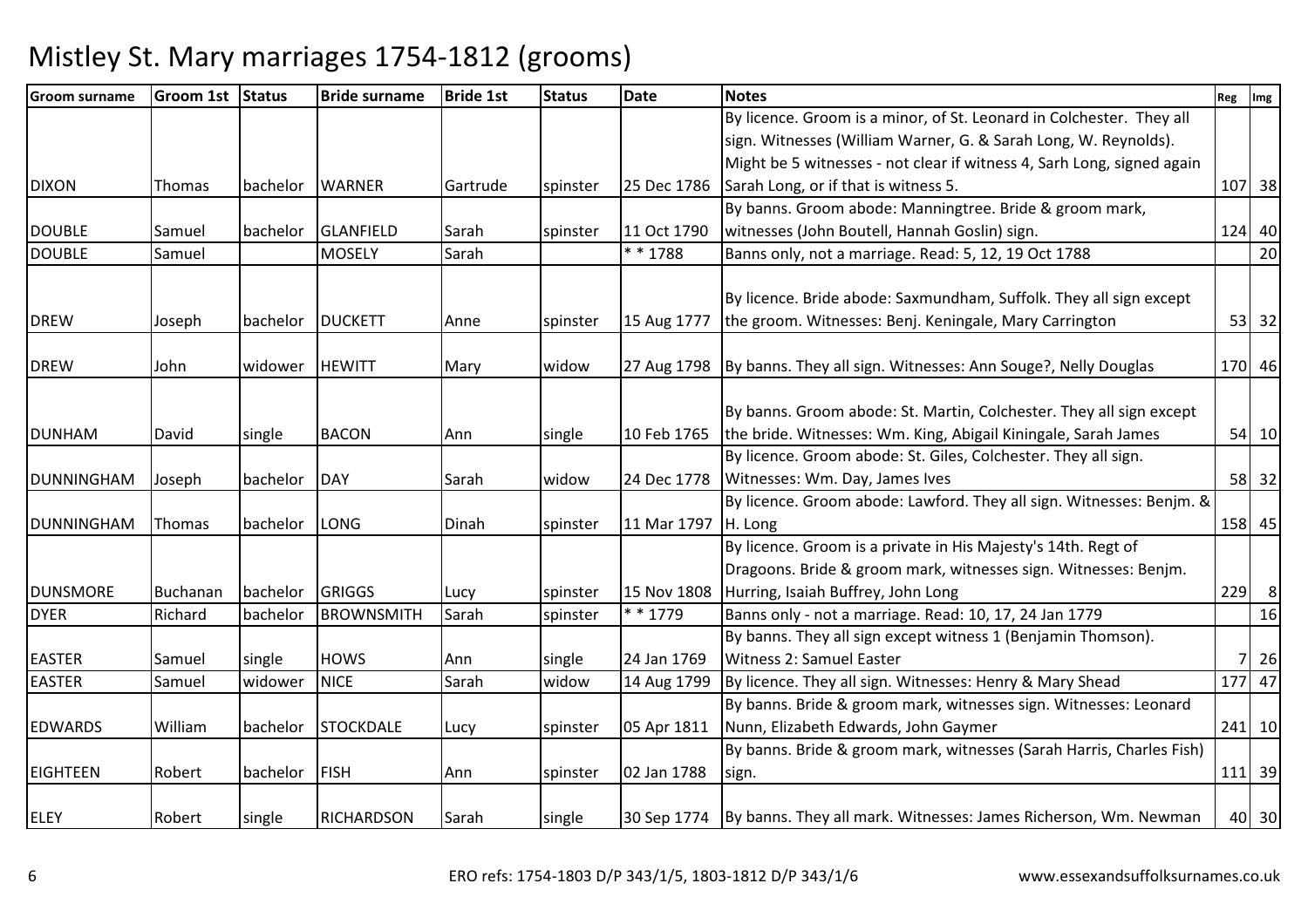| <b>Groom surname</b> | <b>Groom 1st</b> | Status   | <b>Bride surname</b> | <b>Bride 1st</b> | <b>Status</b> | <b>Date</b> | <b>Notes</b>                                                                    | Reg | Img      |
|----------------------|------------------|----------|----------------------|------------------|---------------|-------------|---------------------------------------------------------------------------------|-----|----------|
|                      |                  |          |                      |                  |               |             | By banns. They all mark except witness 2 (John Bacon). Witness 1:               |     |          |
| <b>ELEY</b>          | John             | bachelor | <b>DICKINSON</b>     | Ann              | spinster      | 24 Apr 1804 | Amos Hurren                                                                     |     | 198 4    |
|                      |                  |          |                      |                  |               |             | By banns. Groom abode: Manningtree. They all mark except witness                |     |          |
| <b>ELLESDON</b>      | Samuel           | single   | <b>LAMBERT</b>       | Hannah           | single        | 26 Feb 1775 | 1 (John Francis). Witness 2: A. Bacon                                           |     | 44 30    |
|                      |                  |          |                      |                  |               |             |                                                                                 |     |          |
| <b>ELMER</b>         | George           | bachelor | <b>WELLS</b>         | Jane             | spinster      |             | 29 Nov 1796   By licence. They all sign. Witnesses: John Bishop, Hazel Salmon   |     | 156 44   |
|                      |                  |          |                      |                  |               |             | By banns. They all mark except witness 2 (John Bacon). Witness 1:               |     |          |
| <b>ELSEY</b>         | George           | bachelor | <b>EASTER</b>        | Mary             | spinster      | 10 Oct 1793 | John Elsey                                                                      |     | 142 42   |
|                      |                  |          |                      |                  |               |             | By banns. Groom & witness 1 (Robert Stevens) mark, bride & witness              |     |          |
| <b>ELWOOD</b>        | John             | single   | <b>WARNER</b>        | Mary             | single        |             | 02 Nov 1806 2 (John Bacon) sign.                                                |     | $212$ 6  |
|                      |                  |          |                      |                  |               |             | By banns. Groom & witness 2 (John Gaymer) sign, bride & witness 1               |     |          |
| <b>EMERSON</b>       | Edward           | widower  | PAYN                 | Elizabeth        | widow         | 24 Sep 1812 | (Charlotte Ainger) mark.                                                        |     | 253 11   |
|                      |                  |          |                      |                  |               |             | By banns. Witnesses 2 & 3 (John Betts & John Bacon) sign, the others            |     |          |
| <b>EVATT</b>         | Simon            | bachelor | <b>DAINES</b>        | Lydia            | spinster      | 16 Sep 1794 | mark. Witness 1: Edward Downs.                                                  |     | 148 42   |
|                      |                  |          |                      |                  |               |             | By banns. Bride & groom mark, witnesses (Joseph Jordan, Thomas                  |     |          |
| <b>FAIERS</b>        | Peter            | bachelor | PLUM                 | Elizabeth        | spinster      | * Oct 1808  | Plum) sign. Day of month not in register.                                       |     | 227 8    |
|                      |                  |          |                      |                  |               |             |                                                                                 |     |          |
| <b>FALL</b>          | Daniel           | bachelor | FRANCIS              | Mildred          | spinster      | 28 Apr 1776 | By licence. They all sign. Witnesses: Wm. Sherman, Francs. Game                 |     | 49 31    |
| <b>FALL</b>          | Daniel           | widower  | <b>LONG</b>          | Susannah         | widow         | 17 Sep 1793 | By licence. They all sign. Witnesses: Wm. & Dinah Long                          |     | $141$ 42 |
|                      |                  |          |                      |                  |               |             | By banns. Groom abode: Manningtree. They all sign. Witnesses: Mary              |     |          |
| <b>FELGATE</b>       | George           | bachelor | <b>ABBOT</b>         | Sarah            | spinster      | 11 Nov 1792 | White, John Bacon                                                               |     | 139 42   |
|                      |                  |          |                      |                  |               |             |                                                                                 |     |          |
| <b>FENN</b>          | Henry            | bachelor | <b>WARNER</b>        | Hannah           | spinster      | 23 Oct 1788 | By banns. They all sign. Witnesses: William Daniels, Maria Warner               |     | 113 39   |
|                      |                  |          |                      |                  |               |             | By banns. Groom abode: Manningtree. They all sign. Witnesses:                   |     |          |
| <b>FINCH</b>         | Robert           | widower  | <b>GIBBS</b>         | Sarah            | spinster      |             | 20 Nov 1804 Grace Boore, Isaac Reason                                           |     | $202$ 5  |
|                      |                  |          |                      |                  |               |             |                                                                                 |     |          |
| <b>FISHER</b>        | William          | bachelor | <b>WARNER</b>        | Elizabeth        | spinster      |             | 06 Sep 1784   By licence. They all sign. Witnesses: David Baker, William Warner |     | 90 36    |
|                      |                  |          |                      |                  |               |             | By licence. Groom abode: Tendring. Witnesses: E. Nunn, E. Fox, W.               |     |          |
| <b>FOX</b>           | William          | bachelor | <b>NUNN</b>          | Charlotte        | spinster      | 02 Apr 1804 | Carrington                                                                      |     | 197 4    |
|                      |                  |          |                      |                  |               |             | By licence. They all sign. Witnesses: James Abain, Thomas White,                |     |          |
| <b>FRANCIS</b>       | John             | single   | <b>WHITE</b>         | Dorothy          | single        | 10 Sep 1758 | John Bacon                                                                      |     | 16 7     |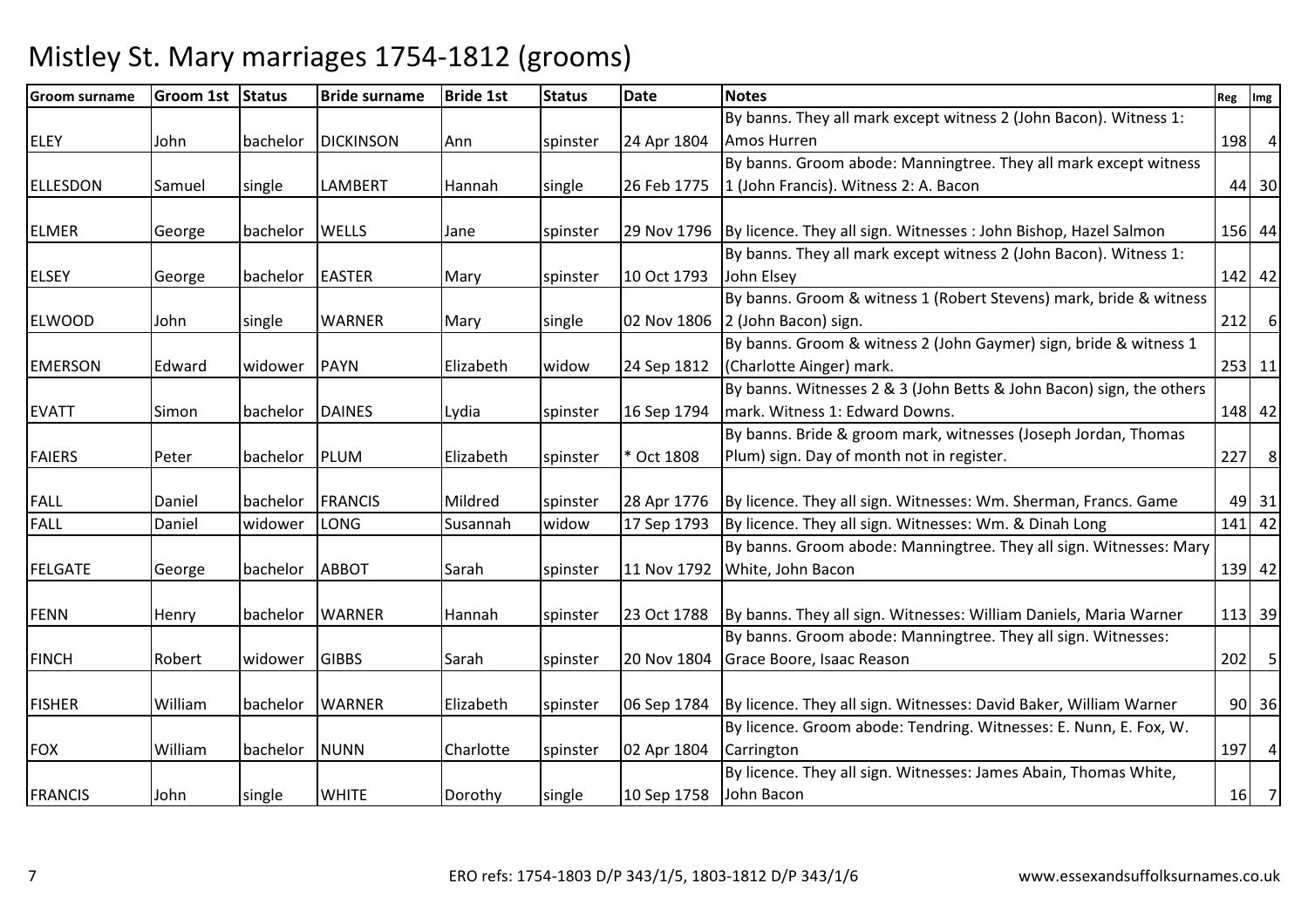| <b>Groom surname</b> | <b>Groom 1st</b> | <b>Status</b> | <b>Bride surname</b> | <b>Bride 1st</b> | <b>Status</b> | <b>Date</b>             | <b>Notes</b>                                                                 | Reg | Img                        |
|----------------------|------------------|---------------|----------------------|------------------|---------------|-------------------------|------------------------------------------------------------------------------|-----|----------------------------|
|                      |                  |               |                      |                  |               |                         | By banns. They all sign except the bride. Witnesses: John Betts, Mary        |     |                            |
| <b>FRANCIS</b>       | Richard          | widower       | <b>WARDEN</b>        | Sarah            | single        | 13 Nov 1807             | Russell                                                                      | 221 | $\overline{7}$             |
|                      |                  |               |                      |                  |               |                         | By licence. Groom abode: St. George, Bloomsbury, Middlesex. They             |     |                            |
|                      | Thomas           |               |                      |                  |               |                         | all sign. Witnesses: Grace Phillibrown, Is. Phillebrown junr., John          |     |                            |
| FREEMAN              | Lionel           | bachelor      | <b>BRIDGES</b>       | <b>Betsey</b>    | spinster      | 17 Feb 1783             | <b>Bridges</b>                                                               |     | 83 35                      |
|                      |                  |               |                      |                  |               |                         | By banns. Groom abode: Bradfield. They all sign. Witnesses: John             |     |                            |
| <b>FROST</b>         | Edward           | single        | <b>MARTIN</b>        | Susan            | single        | 15 Oct 1756             | Carrington, John Bacon                                                       | 9   | 6                          |
|                      |                  |               |                      |                  |               |                         | By banns. They all mark except witness 1 (John Goss). Witness 2: John        |     |                            |
| <b>FROST</b>         | John             | single        | <b>BACON</b>         | Mary             | single        | 31 Oct 1773             | Abbot                                                                        |     | 36 29                      |
|                      |                  |               |                      |                  |               |                         | By banns. They all sign except witness 2 (Betsey Gleason). Witness 1:        |     |                            |
| <b>FROST</b>         | William          | bachelor      | GLESON               | Susannah         | spinster      | 07 Nov 1798 Daniel Fall |                                                                              |     | 173 47                     |
|                      |                  |               |                      |                  |               |                         | By banns. They all sign except the groom. Witnesses: Henry & Hannah          |     |                            |
| <b>FROST</b>         | William          | single        | <b>PALMER</b>        | Lucy             | single        | 05 Oct 1807             | lFenn                                                                        |     | $220$ 7                    |
|                      |                  |               |                      |                  |               |                         | By banns. They all sign except the groom. Witnesses: John Long,              |     |                            |
| <b>GALLEY</b>        | Benjamin         | bachelor      | <b>JENNINGS</b>      | Sarah            | spinster      | 04 Dec 1807             | Rebecca Denny                                                                |     | 222 7                      |
|                      |                  |               |                      |                  |               |                         | By banns. Groom abode: Great Oakley. Bride & groom mark,                     |     |                            |
| <b>GAME</b>          | Matthew          | single        | <b>TAYLOR</b>        | Lucy             | single        | 24 Jun 1768             | witnesses (Wm. Paminter, John Taylor) sign.                                  |     | $4 \overline{\smash{)}25}$ |
|                      |                  |               |                      |                  |               |                         | They all sign. Not clear if by banns or licence. Entered in banns part of    |     |                            |
|                      |                  |               |                      |                  |               |                         | the register, not marriage register. Witnesses: William Leech, Milly         |     |                            |
| <b>GAME</b>          | Francis          | single        | <b>FRANCIS</b>       | Jesse            | single        | 07 Nov 1771             | Francis                                                                      |     | 70 13                      |
|                      |                  |               |                      |                  |               |                         |                                                                              |     |                            |
|                      |                  |               |                      |                  |               |                         | By licence. Groom abode: Little Bromley. They all sign. The bride signs      |     |                            |
| <b>GARDENER</b>      | Stephen          | bachelor      | <b>MANWOOD</b>       | Margaret         | spinster      |                         | 09 May 1761 her first name "Margrett". Witnesses: Henry Garner, James Garner |     | $36$ 9                     |
|                      |                  |               |                      |                  |               |                         | By licence. Groom abode: Great Bentley. Bride & groom mark,                  |     |                            |
| <b>GARWOOD</b>       | Richard          | bachelor      | <b>JOHNSON</b>       | Alice            | spinster      | 27 Dec 1801             | witnesses (Benjm. Hurring, George White) sign.                               |     | 185 48                     |
| <b>GEACH</b>         | Peter            | bachelor      | <b>LEE</b>           | Rebecca          | spinster      | 13 Sep 1784             | By banns. They all sign. Witnesses: John Lee, A. Parminter                   |     | $92$ 36                    |
|                      |                  |               |                      |                  |               |                         |                                                                              |     |                            |
|                      |                  |               |                      |                  |               |                         | By banns. Groom abode: Washbrook, Suffolk. They all mark. Marital            |     |                            |
| <b>GENTRY</b>        | Daniel           |               | CARNELL              | Grace            |               | 29 Jul 1770             | statuses not in register. Witnesses: Tho. Sigger, Ann Bacon                  |     | 16 27                      |
|                      |                  |               |                      |                  |               |                         | By banns. Groom abode: Wix. Bride & groom mark, witnesses (John              |     |                            |
| <b>GILBERT</b>       | James            | bachelor      | <b>ANGIER</b>        | Susan            | spinster      | 15 Oct 1802             | Bird, John Bacon) sign.                                                      |     | 189 49                     |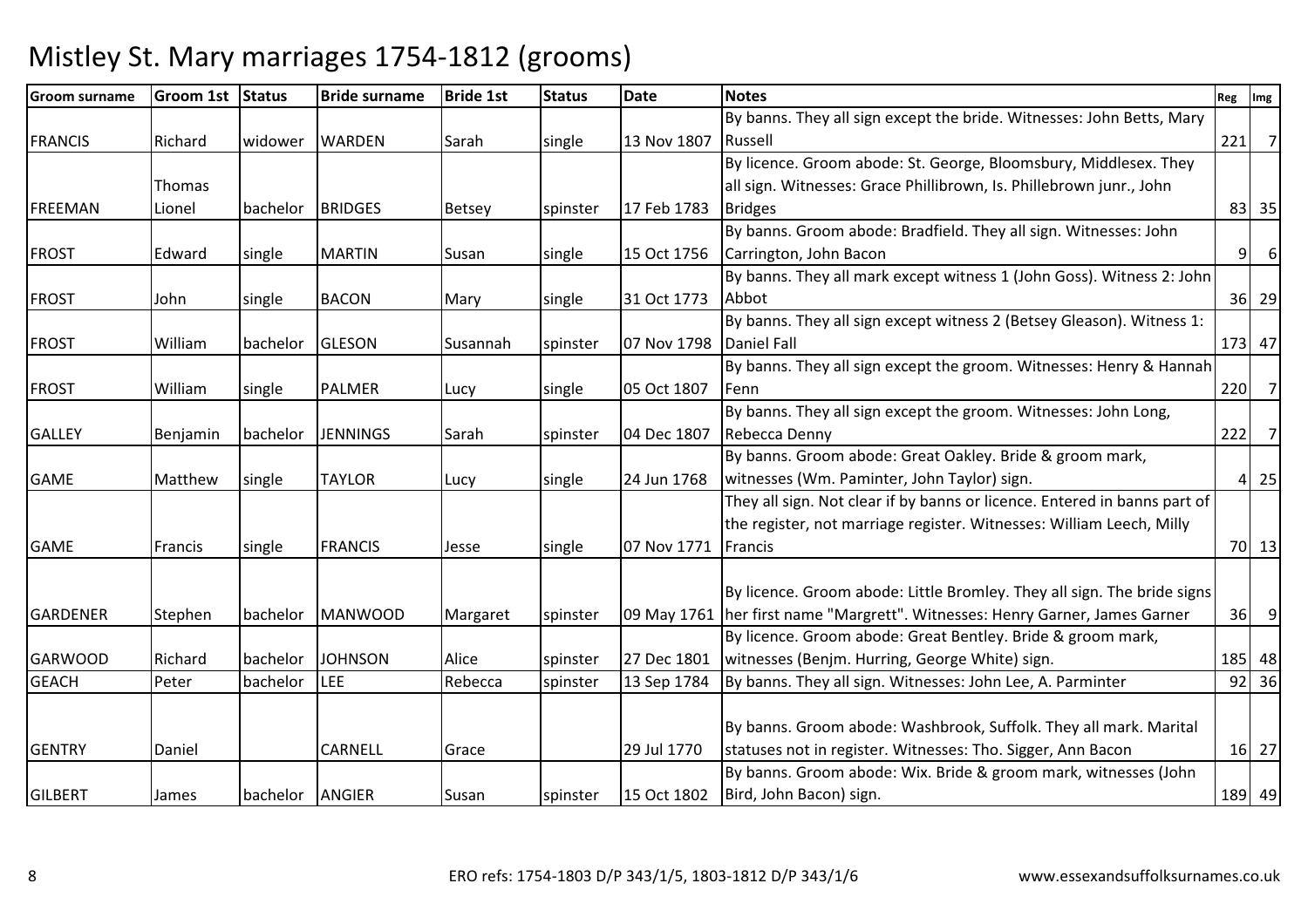#### Groom surname $G$ room 1st Status Bride surname e Bride 1st Status Date Notes Reg Img Reg Img Reg Img Reg Img Reg Img Reg Img Reg Img Reg Img Reg Img Reg Img Reg Img Reg Img Reg Img Reg Img Reg Img Reg Img Reg Img Reg Img Reg Img Reg Img Reg Img Reg Img Reg Img Reg Img GINNINGS Randal widower MOORE Elizabeth single 01 Oct 1758 By banns. Bride & groom mark, witnesses (John & Martha Bacon) sign.. [19] 19] 19] 19] 2 GODEE JJohn Single SAGERS Mary Single 11 Oct 1766 By banns. They all mark except witness 1 (Joseph Auston). Witness 2: Anne Baconn 64 12 GOLD 10 | William | bachelor | SEGERS | Sarah | widow | 28 Dec 1784 By banns. Groom abode: Langham, Essex. Groom and witness 2 (Lydia Gould) mark, bride & witness 1 (David Romlen) sign. Groom's name spelt both "Gold" and "Gould" in the register. 94 37GOSLING Thomas bachelor FROST Mary Spinster 06 Sep 1784 By banns. They all sign. Witnesses: Thos. Palmer, Amy White, Sarah Frostt 91 36 GOULD Matthew bachelor FENN Hannah spinster 17 Jun 1793By banns. They all mark except witness 1 (Samuel Hoesnail?). Witness 2: Martha Webbb 140 42 GREEN Charles bachelor FELLGATE Elizabeth spinster 31 Aug 1792By banns. Bride & groom mark, witnesses (Saml. Wright, Mary Frost) sign. $\frac{136}{42}$ GRIGG Robert bachelor LONG Margaret spinster 09 Feb 1779By licence. They all sign. Witnesses: Susannah, Judith, Philip, Sarah, J. Hannah & Wm. Longg 60 32 GRIGG John bachelor LONG Judith spinster 11 Jun 1784 By banns. They all sign. Witnesses: John, Dinah, Sarah & Susannah Longg 36 GUTTERIDGE John widower DAVIS Susannah widow 24 Feb 1805By banns. Groom abode: East Bergholt. Bride & groom mark, witnesses (John Smith, Mary Jaman) sign. $204$  5 HAMMOND William bachelor BACON Sarah Spinster 31 Jan 1803 By banns. They all mark except the groom. Witnesses: William Nicholson, Susan Sperlingg 193 49 HARDWICK Charles bachelor FAIRES Rachel spinster 09 Nov 1789By banns. They all mark except witness 1 (William Harwick). Witness 2: Mary Baconn 121 40  $\overline{17}$ HARRINGTONRobert ELY Susannah | \* 1783 Banns only - not a marriage. Read: 7, 14, 21 Sep 1783 HARRIS Charles bachelor PASKALL Jemima spinster 11 Sep 1809By banns. They all sign except the bride. Witnesses: James, Rebeckah & Mary Harriss 235 9 HART Thornton bachelor SAUNDERS Elizabeth spinster By banns. Groom abode: Groton, Suffolk. They all sign. Witnesses: 27 May 1795 | Mary Saunders, James Hart <sup>152</sup> <sup>44</sup>HATCH John single HURSOM Elizabeth single 11 Oct 1764By banns. Groom abode: Little Bromley. They all mark except witness 1 (John Bridges). Witness 2: Thomas Carrey<sup>51</sup> <sup>10</sup>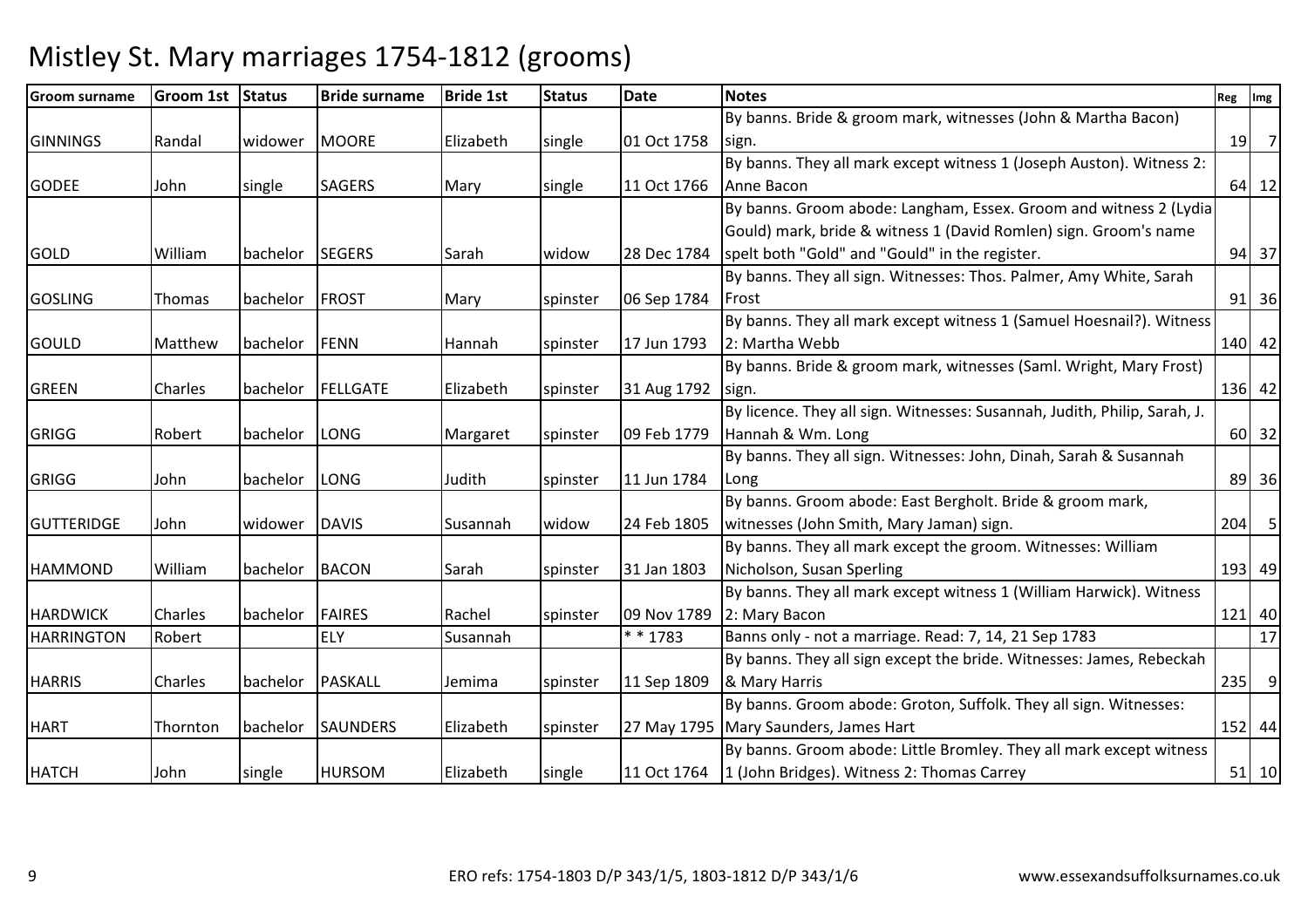| <b>Groom surname</b> | <b>Groom 1st</b> | Status   | <b>Bride surname</b> | <b>Bride 1st</b> | <b>Status</b> | <b>Date</b> | <b>Notes</b>                                                           | Reg | Img     |
|----------------------|------------------|----------|----------------------|------------------|---------------|-------------|------------------------------------------------------------------------|-----|---------|
|                      |                  |          |                      |                  |               |             | By banns. Groom abode: Manningtree. Bride & groom mark,                |     |         |
|                      |                  |          |                      |                  |               |             | witnesses (Samuel Hatch, Susanna Keningale) sign. Marital statuses     |     |         |
| <b>HATCH</b>         | English          |          | <b>FRANCIS</b>       | Alice            |               | 22 Nov 1770 | not in register.                                                       |     | 21 28   |
|                      |                  |          |                      |                  |               |             |                                                                        |     |         |
| <b>HAWSON</b>        | Samuel           | bachelor | <b>COWLING</b>       | Jane             | spinster      | 03 Apr 1789 | By licence. They all sign. Witnesses: George White, John Bacon         |     | 118 40  |
|                      |                  |          |                      |                  |               |             |                                                                        |     |         |
|                      |                  |          |                      |                  |               |             | By banns. Groom abode: East Bergholt. They all sign except the bride.  |     |         |
| <b>HILL</b>          | William          | single   | <b>SMITH</b>         | Sarah            | single        | 21 Jan 1771 | Witnesses: Henry E. Bevan, Wm. Turner, Susanna Keningale.              |     | 23 28   |
| <b>HILL</b>          | Abraham          | widower  | <b>DODD</b>          | Mary             | spinster      | 04 Oct 1790 | By banns. They all sign. Witnesses: Robert Crowther, Grace Boore       |     | 123 40  |
|                      |                  |          |                      |                  |               |             | By licence. They all sign except witness 2 (Anne Bacon). Witness 1:    |     |         |
| <b>HINDE</b>         | Michael          | widower  | <b>WOOLLARD</b>      | Hannah           | single        | 06 Aug 1761 | Jno. White                                                             | 38  | 9       |
|                      |                  |          |                      |                  |               |             | By licence. They all sign except witness 2 (Anne Bacon). Witness 1:    |     |         |
| <b>HINDE</b>         | Michael          | widower  | <b>WELLS</b>         | Sarah            | single        | 24 Sep 1765 | Edmd. Rolfe                                                            |     | 58 11   |
|                      |                  |          |                      |                  |               |             | By banns. Groom abode: Thorpe-le-Soken. They all sign except the       |     |         |
| HO[XP]SEY            | Philip           | bachelor | <b>PALMER</b>        | Elizabeth        | spinster      | 23 Feb 1789 | bride. Witnesses: Mary Warner, Henry Fenn                              |     | 116 39  |
|                      |                  |          |                      |                  |               |             | By banns. Groom & witness 2 (James Christmas) sign, bride & witness    |     |         |
| <b>HONEYBLE</b>      | Thomas           | bachelor | <b>MORE</b>          | Elizabeth        | widow         | 25 Jan 1785 | 1 (E. Stribling) mark.                                                 |     | 96 37   |
|                      |                  |          |                      |                  |               |             | By banns. Groom & witness 1 (Samuel Howard) sign, bride & witness      |     |         |
| <b>HOWARD</b>        | William          | bachelor | <b>STEVENS</b>       | Dorothy          | spinster      | 11 Jan 1802 | 2 (Hannah Howard) mark.                                                |     | 187 48  |
|                      |                  |          |                      |                  |               |             |                                                                        |     |         |
|                      |                  |          |                      |                  |               |             | By banns. They all sign. Witness 1 is probably Samuel Howard, but he   |     |         |
| <b>HOWARD</b>        | Jonathan         | bachelor | <b>ORPEN</b>         | Elizabeth        | spinster      | 10 Nov 1805 | has spelt his first name without the m. Witness 2: Lucy Pettit         |     | $206$ 5 |
| <b>HOWARD</b>        | Samuel           | single   | <b>LEGENDER</b>      | Mary             | spinster      | 30 Oct 1806 | By banns. They all sign. No 2nd witness. Witness 1: John Bacon         | 210 | 6       |
|                      |                  |          |                      |                  |               |             |                                                                        |     |         |
|                      |                  |          |                      |                  |               |             | By licence with consent of parents. Groom is a minor, a Private in the |     |         |
|                      |                  |          |                      |                  |               |             | East Suffolk Militia, of Little Bromley. Bride & groom mark, witnesses |     |         |
| <b>HOWARD</b>        | Joseph           | bachelor | <b>TAYLOR</b>        | Susan            | spinster      | 20 Sep 1811 | sign. Witnesses: James Cant, John Corley, John Gaymer                  |     | 245 10  |
|                      |                  |          |                      |                  |               |             |                                                                        |     |         |
|                      |                  |          |                      |                  |               |             | By banns. Bride & witness 1 (Samuel Howard) mark, the others sign.     |     |         |
| <b>HOWARD</b>        | John             | single   | <b>WINNEY</b>        | Mary             | single        |             | 06 Dec 1811   Witnesses: Samuel Howard, Mary Stevens, John Gaymer      |     | 249 11  |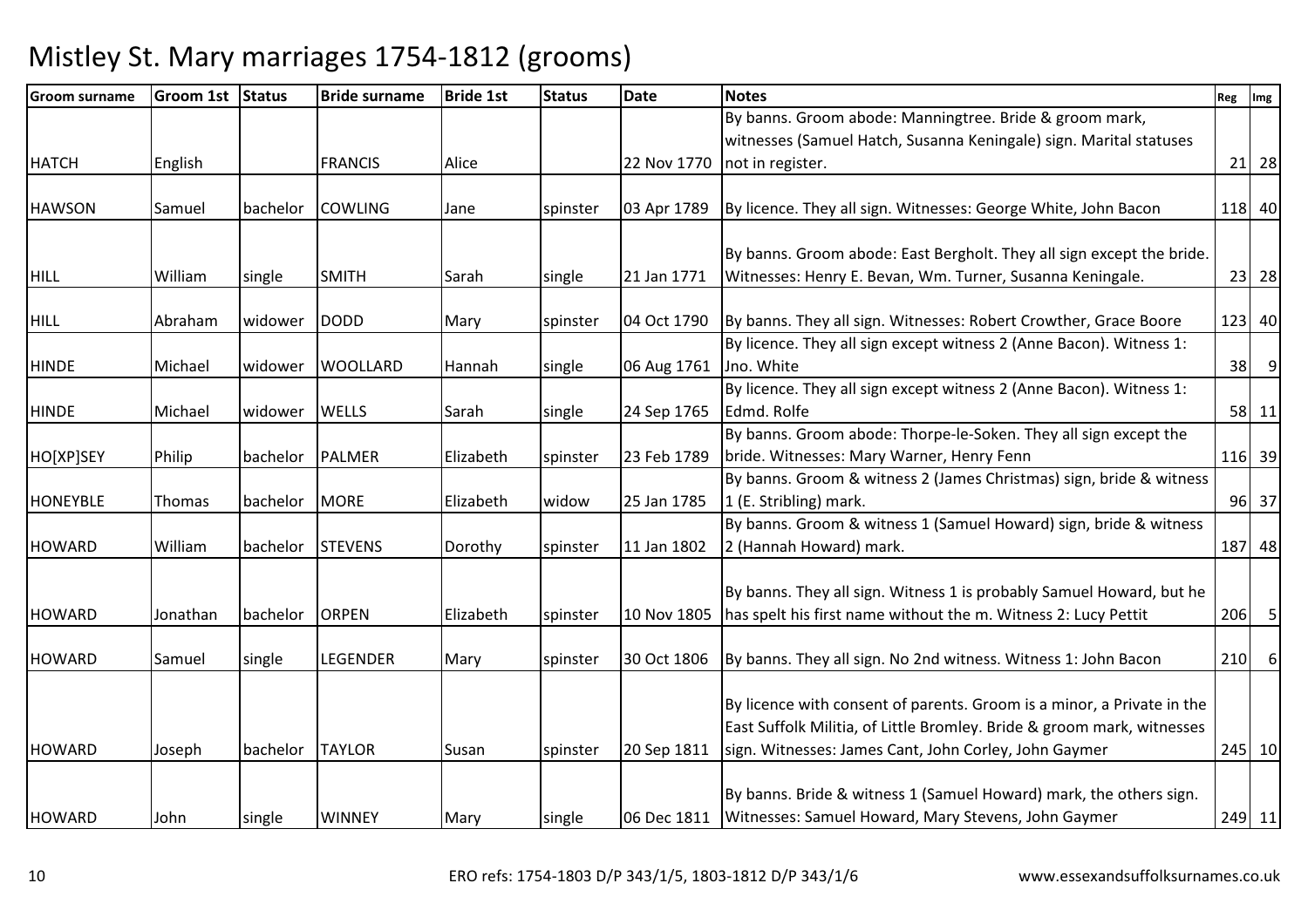| <b>Groom surname</b> | <b>Groom 1st</b> | <b>Status</b> | <b>Bride surname</b> | <b>Bride 1st</b> | <b>Status</b> | <b>Date</b> | <b>Notes</b>                                                                  | Reg | $\mathsf{Im} \mathsf{g}$ |
|----------------------|------------------|---------------|----------------------|------------------|---------------|-------------|-------------------------------------------------------------------------------|-----|--------------------------|
|                      |                  |               |                      |                  |               |             | By banns. Groom abode: Dedham. They all sign except witness 1                 |     |                          |
| <b>HUBBARD</b>       | Daniel           | single        | LANGRAM              | Christian        | single        | 26 Sep 1758 | (John Cock). Witness 2: Mary James                                            | 18  | $\overline{7}$           |
|                      |                  |               |                      |                  |               |             | By banns. Bride & groom mark, witnesses sign. Witnesses: Gartrude             |     |                          |
| <b>HUNNIBLE</b>      | William          | bachelor      | <b>ABBOTT</b>        | Elizabeth        | spinster      | 05 Dec 1786 | Warner, Ann & Sarah White                                                     |     | 106 38                   |
|                      |                  |               |                      |                  |               |             | By banns. Groom abode: Manningtree. Groom & witness 2 (John                   |     |                          |
| <b>HUNT</b>          | Thomas           | bachelor      | <b>FENN</b>          | Elizabeth        | spinster      | 27 Dec 1791 | Bacon) sign, bride & witness 1 (John Wadling) mark.                           |     | 133 42                   |
|                      |                  |               |                      |                  |               |             | By banns. Groom abode: Little Bentley. They all mark except witness           |     |                          |
| <b>HUNT</b>          | Isaac            | bachelor      | <b>CLARKE</b>        | Mary             | spinster      | 18 Oct 1797 | 2 (John Bacon). Witness 1: John Thompson                                      |     | 162 45                   |
|                      |                  |               |                      |                  |               |             | By banns. They all sign except the bride. Witnesses: George Peggs,            |     |                          |
| <b>HUNT</b>          | Joseph           | bachelor      | <b>SAWYER</b>        | Mary             | spinster      | 30 Mar 1800 | John Bacon                                                                    |     | 179 47                   |
|                      |                  |               |                      |                  |               |             | By licence with consent of her father (the bride being a minor).              |     |                          |
|                      |                  |               |                      |                  |               |             | Groom abode: All Saints, Malden. Witnesses: Mary & Ann Paminter,              |     |                          |
| <b>HURRING</b>       | <b>Thomas</b>    | bachelor      | PARMINTER            | Jessy            | spinster      | 06 Jul 1779 | Philip & Wm. Long.                                                            |     | 63 33                    |
|                      |                  |               |                      |                  |               |             |                                                                               |     |                          |
|                      |                  |               |                      |                  |               |             | By licence. Groom abode: Boxford. Bride & groom mark, witnesses               |     |                          |
| <b>JACOBS</b>        | Isaac            |               | <b>AUGAR</b>         | Hannah           |               | 24 Mar 1766 | (Nicholas Dunn, John Warner) sign. Marital statuses not in register.          |     | 62 11                    |
|                      |                  |               |                      |                  |               |             |                                                                               |     |                          |
| <b>JACOBS</b>        | Everett          | bachelor      | <b>MOTT</b>          | Mary             | spinster      | 11 Jan 1780 | By banns. They all sign. Witnesses: Joseph Gleson, Susan Gleason              |     | 68 33                    |
|                      |                  |               |                      |                  |               |             |                                                                               |     |                          |
| <b>JACOBS</b>        | William          | bachelor      | <b>WILKINSON</b>     | Elizabeth        | spinster      |             | 26 Nov 1784 By banns. They all sign. Witnesses: W? Wilkinson, Gartrude Warner |     | 93 37                    |
|                      |                  |               |                      |                  |               |             | By banns. Groom & witness 2 (John Bacon) sign, bride & witness 1              |     |                          |
| <b>JAMES</b>         | Charles          | bachelor      | TURNER               | Sarah            | spinster      | 05 Jul 1787 | (Hannah Turner) mark.                                                         |     | 110 39                   |
|                      |                  |               |                      |                  |               |             | By licence. Bride & groom mark, witnesses (Benjm. Hurring, William            |     |                          |
| <b>JENNINGS</b>      | William          | bachelor      | <b>HEWS</b>          | Mary             | spinster      |             | 16 Mar 1791 Cargrave) sign.                                                   |     | 127 41                   |
|                      |                  |               |                      |                  |               |             |                                                                               |     |                          |
|                      |                  |               |                      |                  |               |             | By licence. Groom abode: Manningtree. Bride is a minor. Bride &               |     |                          |
| <b>JERMAIN</b>       | Edward           | widower       | <b>ELLISTON</b>      | Sarah            | spinster      |             | 28 Dec 1798   groom mark, witnesses (Benjm. Hurring, George White) sign.      |     | 175 47                   |

Mistley St. Mary marriages 1754-1812 (grooms)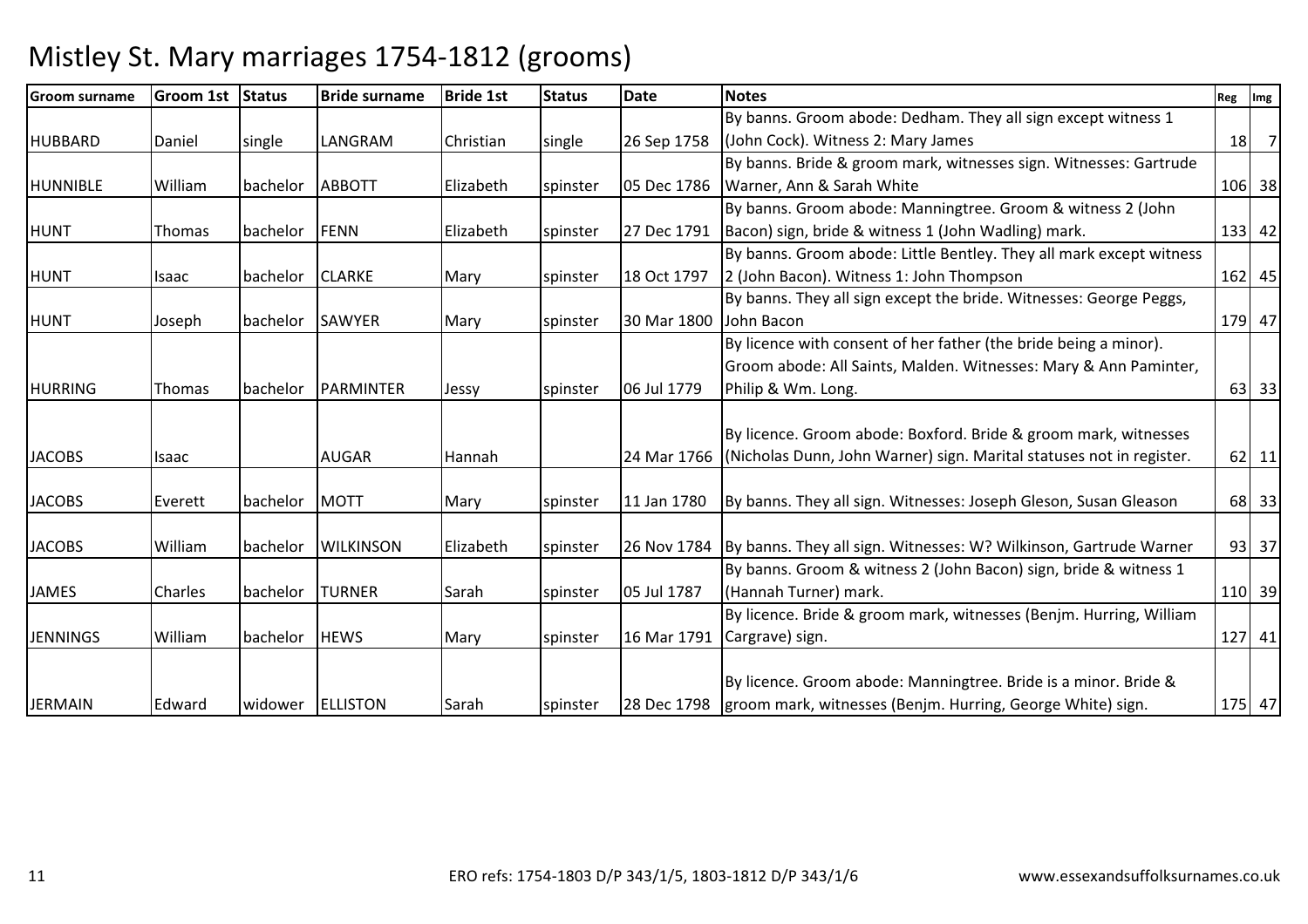| <b>Groom surname</b> | <b>Groom 1st</b> | <b>Status</b> | <b>Bride surname</b> | <b>Bride 1st</b> | <b>Status</b> | <b>Date</b>            | <b>Notes</b>                                                              | Reg | Img            |
|----------------------|------------------|---------------|----------------------|------------------|---------------|------------------------|---------------------------------------------------------------------------|-----|----------------|
|                      |                  |               |                      |                  |               |                        |                                                                           |     |                |
|                      |                  |               |                      |                  |               |                        | Doesn't say if by banns or licence. Written in register by the rector,    |     |                |
|                      |                  |               |                      |                  |               |                        | David Mustard, whereas at this point in the register, most of the         |     |                |
|                      |                  |               |                      |                  |               |                        | entries are entered by Matthew Thompson, curate. Someone - it             |     |                |
|                      |                  |               |                      |                  |               |                        | looks like Thompson's handwriting - has written "Strange!",               |     |                |
|                      |                  |               |                      |                  |               |                        | presumably referring to the fact that neither spouse was resident in      |     |                |
|                      |                  |               |                      |                  |               |                        | Mistley at the time of the marriage, contrary to marriage law at the      |     |                |
|                      |                  |               |                      |                  |               |                        | time. Doesn't appear in banns register. Groom abode: Little Baddow.       |     |                |
| <b>JOHNSON</b>       | William          | widower       | <b>INMAN</b>         | Elizabeth        | single        | 04 Apr 1771            | Bride abode: Manningtree                                                  |     | 24 28          |
|                      |                  |               |                      |                  |               |                        | By banns. Groom abode: Langham. They all sign except witness 1            |     |                |
| <b>JORDAN</b>        | Joseph           | bachelor      | FOX                  | Ann              | spinster      | 21 Feb 1809            | (Judith Smith). Witnesses 2 & 3: James Saunders, John Bacon.              | 230 | 8              |
|                      |                  |               |                      |                  |               |                        | By licence. Groom abode: Harwich. They all sign except the bride.         |     |                |
| <b>KEDGLEY</b>       | John             | single        | <b>BIRD</b>          | Mary             | widow         | 20 Jul 1758            | Witnesses: John Goff, Anne Bacon                                          | 15  | $\overline{7}$ |
|                      |                  |               |                      |                  |               |                        | By banns. Bride abode: Dedham. Bride & groom mark, witnesses              |     |                |
| <b>KEEBLE</b>        | Joseph           | bachelor      | <b>DOWELL</b>        | Jane             | spinster      |                        | 19 Aug 1798 (Samuel Keeble, John Bacon) sign.                             |     | 169 46         |
| <b>KENDALL</b>       | John             | bachelor      | OLLICE               | Margaret         | spinster      |                        | 02 Nov 1770 By licence. They all sign. Witnesses: Giles Cook, Jno. Hudson |     | 18 27          |
|                      |                  |               |                      |                  |               |                        | By banns. Groom abode: Ardleigh. They all sign. Witnesses: S., Sarah      |     |                |
| <b>KENDALL</b>       | John             | bachelor      | LONG                 | Lucy             | spinster      | 13 Oct 1785            | & D. Long                                                                 |     | 98 37          |
|                      |                  |               |                      |                  |               |                        | By banns. Groom & witness 2 (John Bacon) sign, bride & witness 1          |     |                |
| <b>KENINGALE</b>     | John             | bachelor      | <b>WATTS</b>         | Sarah            | spinster      | 14 Apr 1789            | (John Vince) mark.                                                        |     | 119 40         |
|                      |                  |               |                      |                  |               |                        | By banns. Groom & witness 1 (William Kerridge) sign, bride & witness      |     |                |
| KERRIDGE             | Robert           | single        | <b>CALVER</b>        | Leah             | spinster      |                        | 26 Dec 1806 2 (John Fox) mark.                                            |     | $215$ 6        |
|                      |                  |               |                      |                  |               |                        | By licence. Groom abode: Lawford. Bride is a minor. They all sign.        |     |                |
| KIDDELL              | William          | bachelor      | LONG                 | Ann              | spinster      | 08 Apr 1806            | Witnesses: Philip Long, John Bacon                                        | 208 | 6              |
|                      |                  |               |                      |                  |               |                        |                                                                           |     |                |
| <b>KING</b>          | James            | bachelor      | <b>WARNER</b>        | Maria            | spinster      |                        | 19 Feb 1789 By banns. They all sign. Witnesses: Ann Langton, Aaron Snape  |     | 115 39         |
|                      |                  |               |                      |                  |               |                        | By banns. They all mark except witness 2 (John Bacon). Witness 1:         |     |                |
| <b>KING</b>          | John             | bachelor      | <b>MASON</b>         | Sarah            | spinster      | 11 Mar 1794 John Mason |                                                                           |     | 146 42         |
|                      |                  |               |                      |                  |               |                        | By banns. Bride & groom mark, witnesses (George Peggs, Jno.               |     |                |
| <b>KING</b>          | James            | single        | <b>PEGGS</b>         | Elizabeth        | single        |                        | 22 Feb 1812 Gaymer) sign.                                                 |     | 252 11         |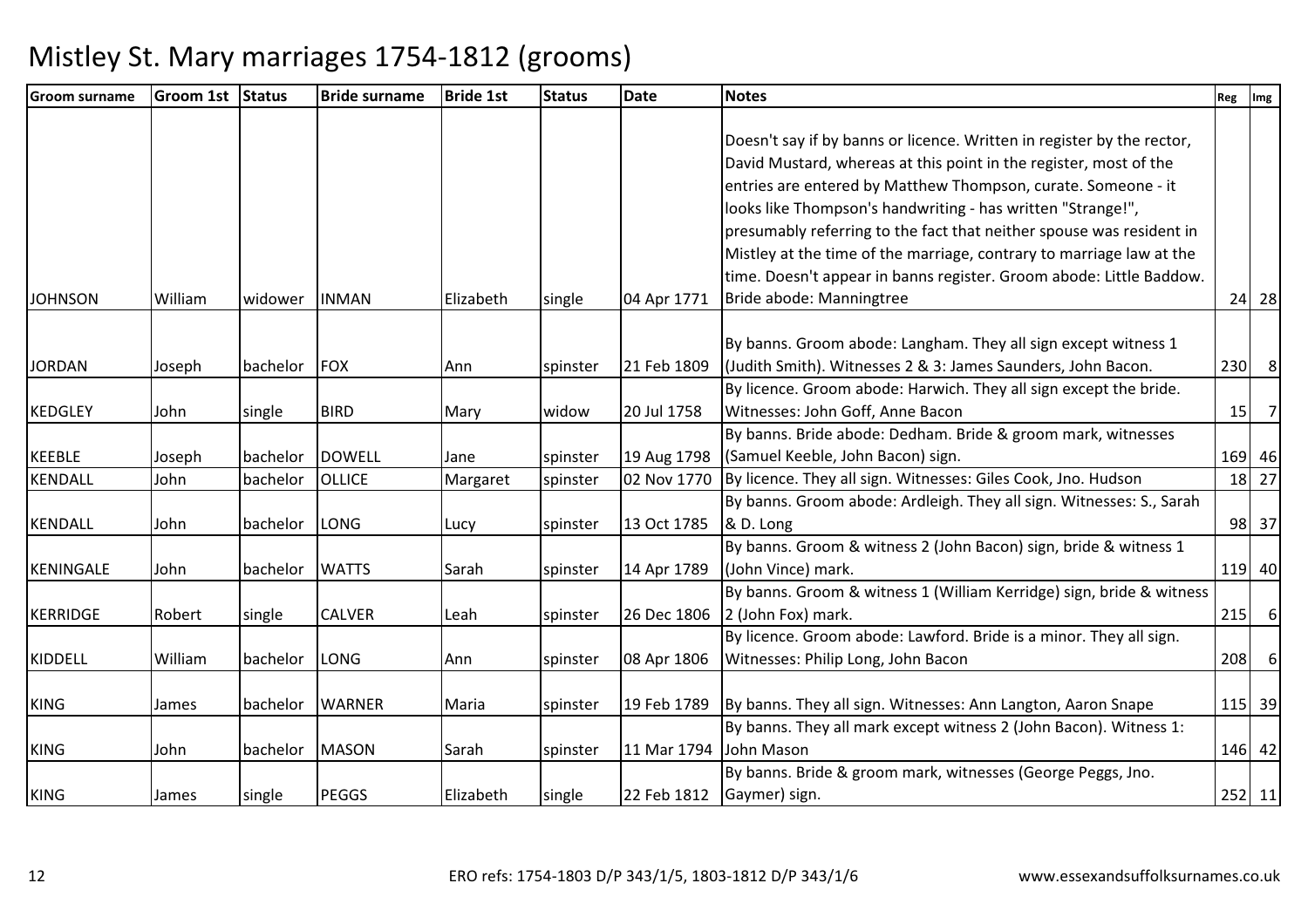#### Groom surnameGroom 1st Status | Bride surname e Bride 1st Status Date Notes Reg Img Reg Img Reg Img Reg Img Reg Img Reg Img Reg Img Reg Img Reg Img Reg Img Reg Img Reg Img Reg Img Reg Img Reg Img Reg Img Reg Img Reg Img Reg Img Reg Img Reg Img Reg Img Reg Img Reg Img KINIGIL Benjamin widower DREWEL Mary single 07 Oct 1761By licence. They all sign. Witnesses: Isaac Kinnigel, Ann Backen | 39 9 LAMBERT Thomas single COAKER Sarah single 10 Sep 1765 By banns. They all mark except witness 1 (William Prestin?). Witness 2: Anne Baconn 59 11 LAMBERT James single PAYNE Elizabeth single 30 Oct 1770By banns. They all mark except witness 1 (Jno. Tollody). Witness 2: Ann Baconn 17 27 LANGUM | Edward | widower JJACOBS | Susan | spinster | 18 Sep 1765 By licence. Groom abode: Walton. No one signs and entry is crossed out.. [57] 11 LAST **William** bachelor HISKEY Mary Spinster 12 Dec 1797 By banns. Groom abode: Little Bentley. They all mark except witness 2 (John Bacon). Witness 1: Wm. Carter <sup>164</sup> <sup>45</sup>LEACH James Single PALMER Mary Single 09 Jan 1759 31 Aug 1773 By licence. They all sign except the bride. Witnesses: John White, John Baconn 22 7 29 LEGENDERIsaac Single JACOBS Mary single 31 Aug 1773 By banns. They all sign. Witnesses: Mary Enefer, Abigail Long 32 LIGHTFOOT Samuel single WATTS Mary Ann single 07 Apr 1807 By banns. They all sign except the bride. Witnesses: Chas. Claxon, Francis? Wattss 217 | 217 | 218 | 219 | 219 | 219 | 219 | 219 | 219 | 219 | 219 | 219 | 219 | 21 LILLEY Henry single DUNN Susan single 07 Feb 1760By licence. Groom abode: Manningtree. They all sign except witness 2 (Anne Bacon). Witness 1: Nich. Dunnn 29 8 LILLEY Joseph Jachelor THORPE Ann Ispinster 103 Apr 1798 By licence. Bride & witness 1 (Lucy Bacon) mark, groom & witness 2 (John Baocn) sign.. [167] 46 LITTLEBURY William bachelor MORGAN Eleanor Spinster 29 Aug 1782 By banns. Bride & groom mark, witnesses (Mary Warner, Thos. Cooker) sign.. 80 35 LLOYD John bachelor GLEASON Sarah 06 Jul 1770By licence. Groom abode: Manningtree. They all sign. Bride's marital status not in register. Witnesses: William Best, Abigail Cole <sup>15</sup> <sup>27</sup>LONG Samuel JACOBS Dinah 04 Dec 1759By banns. Bride abode: Manningtree. They all sign. Marital statuses not in register. Witnesses: Jno Bacols, Mary Longg 27 8 LONG Philip bachelor PAMINTER Mary spinster 09 Feb 1780By licence. They all sign. Witnesses: Wm. Long, Jessy Hurring, Ann Paminter, Eliz. Warner, Will Leech junr., Samuel & Lyd. Long <sup>69</sup> <sup>34</sup>LONG Samuel bachelor BOWLES Sarah widow 11 Mar 1803By licence. Groom abode: Manningtree. They all sign. Witnesses: Philip & Ann Longg 194 49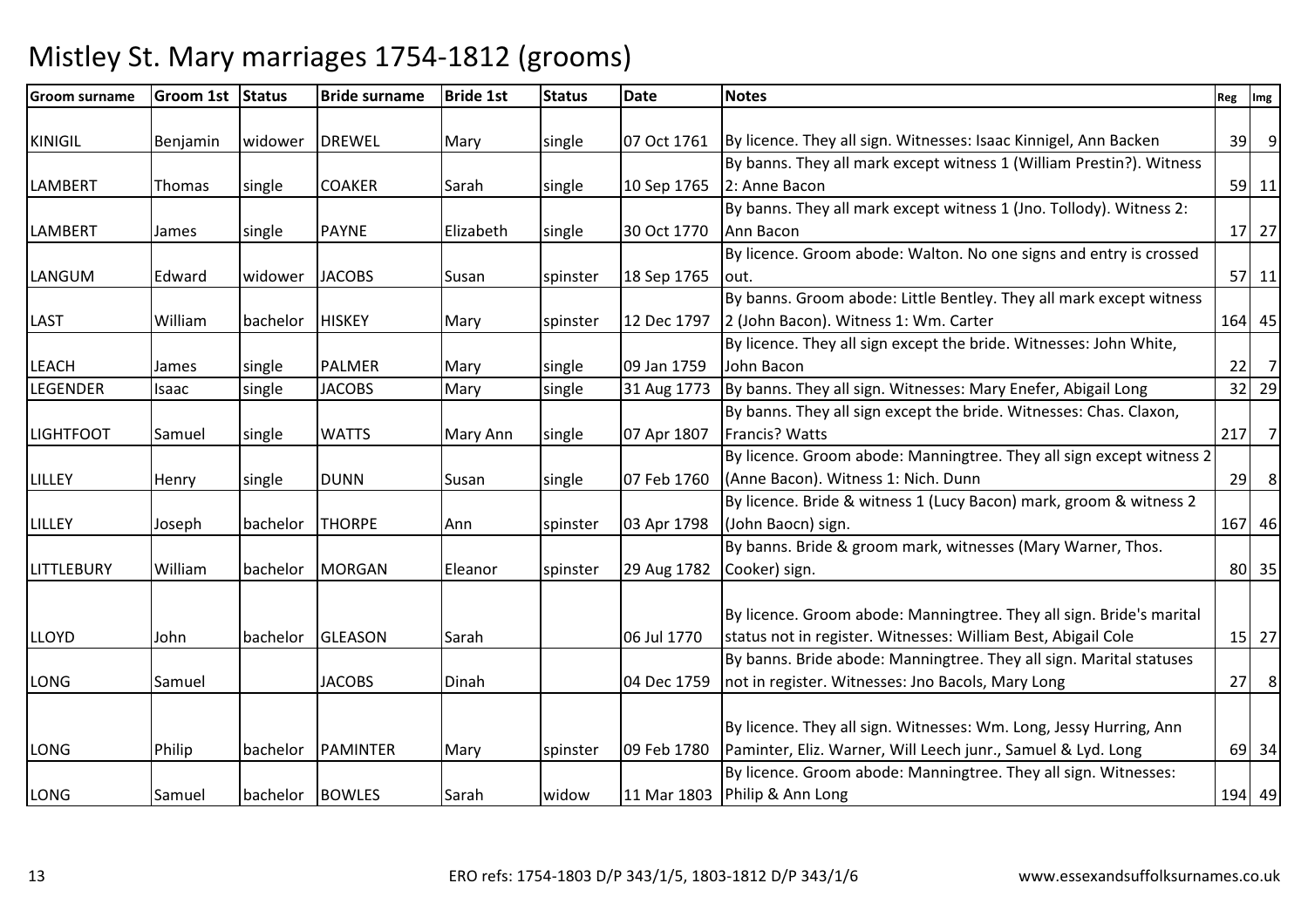| <b>Groom surname</b> | <b>Groom 1st</b> | Status   | <b>Bride surname</b> | <b>Bride 1st</b> | <b>Status</b> | <b>Date</b> | <b>Notes</b>                                                                      | Reg            | Img      |
|----------------------|------------------|----------|----------------------|------------------|---------------|-------------|-----------------------------------------------------------------------------------|----------------|----------|
|                      |                  |          |                      |                  |               |             | By licence. They all sign. Witnesses: Benjm. Hurring, Elizabeth                   |                |          |
| LONG                 | William          | bachelor | <b>HURRING</b>       | Martha Ann       | spinster      | 18 Dec 1806 | Kingsbury                                                                         | 214            | 6        |
|                      |                  |          |                      |                  |               |             | By banns. Bride & groom mark, witnesses (Jacob Carrington, Wm.                    |                |          |
| <b>MANNING</b>       | Benjamin         | single   | <b>STEBBING</b>      | Mary             | widow         | 10 Oct 1773 | Day) sign.                                                                        |                | 33 29    |
|                      |                  |          |                      |                  |               |             |                                                                                   |                |          |
| <b>MANNING</b>       | Benjamin         | widower  | <b>DIXON</b>         | Elizabeth        | widow         |             | 18 Nov 1781   By banns. Bride & groom mark, witnesses (John & Robert Bacon) sign. |                | 79 35    |
|                      |                  |          |                      |                  |               |             | By banns. Groom abode: Ramsey. They all mark except witness 2                     |                |          |
| <b>MANNING</b>       | Richard          | bachelor | <b>IELY</b>          | Ann              | spinster      |             | 24 Nov 1785 (John Bacon). Witness 1: Benj. Manning                                |                | $102$ 38 |
|                      |                  |          |                      |                  |               |             | By banns. Groom abode: Manningtree. They all sign except the bride.               |                |          |
| <b>MARCH</b>         | George           | bachelor | <b>MUNNINGS</b>      | Elizabeth        | spinster      |             | 19 Nov 1805   Witnesses: Samuel Mannings, Jeremiah March                          |                | $207$ 5  |
|                      |                  |          |                      |                  |               |             | By licence. Groom abode: Elmstead. They all sign except the groom.                |                |          |
| <b>MARGERUM</b>      | Richard          | bachelor | KIDDELL              | <b>Phillis</b>   | spinster      | 27 Nov 1801 | Witnesses: George Barker, John Bacon                                              |                | 183 48   |
|                      |                  |          |                      |                  |               |             |                                                                                   |                |          |
|                      |                  |          |                      |                  |               |             | By licence. Groom abode: Manningtree. They all sign. The groom is                 |                |          |
| <b>MARRATT</b>       | John             | bachelor | PHILLEBROWN          | Grace            | spinster      | 31 Mar 1794 | John Marratt esq. Witnesses: John Bridges, Is. Phillebrown                        |                | 147 42   |
|                      |                  |          |                      |                  |               |             | By banns. They all mark except witness 2 (John Bacon). Witness 1:                 |                |          |
| <b>MARSH</b>         | Charles          | bachelor | <b>FOAKER</b>        | Mary             | spinster      | 25 Oct 1780 | Deborah German                                                                    |                | 73 34    |
|                      |                  |          |                      |                  |               |             | By banns. Groom & witness 2 (John Bacon) sign, bride & witness 1                  |                |          |
| <b>MARTIN</b>        | William          | single   | <b>FOKER</b>         | Judah            | single        | 25 Jan 1756 | (Isaac Kinegil) mark.                                                             | 7 <sup>1</sup> | $6 \mid$ |
|                      |                  |          |                      |                  |               |             | By banns. Bride & groom mark, witnesses (Richd. Bagley, John Bacon)               |                |          |
| <b>MARTIN</b>        | Richard          | widower  | <b>WAYLAND</b>       | Mary             | widow         | 16 Sep 1782 | sign.                                                                             |                | 81 35    |
|                      |                  |          |                      |                  |               |             | By banns. They all mark except witness 2 (John Bacon). Witness 1:                 |                |          |
| <b>MASON</b>         | John             | bachelor | RAINBERT             | Ann              | widow         | 25 Oct 1792 | James Angier                                                                      |                | 138 42   |
|                      |                  |          |                      |                  |               |             | By licence, with consent of the bride's father (she being a minor).               |                |          |
|                      |                  |          |                      |                  |               |             | Groom abode: Coddenham, Suffolk. Witnesses: Sarah Cobb, Jessy                     |                |          |
| <b>MEADOWS</b>       | George           | bachelor | <b>STRIBLING</b>     | Mary             | spinster      | 11 Mar 1779 | Parmenter, Benjamin Stribling.                                                    |                | 61 33    |
|                      |                  |          |                      |                  |               |             | By banns. Groom abode: Wix. They all mark except witness 2 (John                  |                |          |
| <b>MERCHANT</b>      | Daniel           | bachelor | <b>JENNINGS</b>      | Lydia            | spinster      | 24 Jul 1798 | Bacon). Witness 1: William Law                                                    |                | 168 46   |
|                      |                  |          |                      |                  |               |             | By licence. Groom abode: St. Nicholas, Rochester, Kent. They all sign.            |                |          |
|                      |                  |          |                      |                  |               |             | Bride's marital status not in register. Witnesses: John Cousins, Benjm.           |                |          |
| <b>MILLER</b>        | John             | single   | <b>MEADOWS</b>       | Mary             |               | 17 Jun 1808 | Stubbing or Stubling jnr.                                                         |                | 224 8    |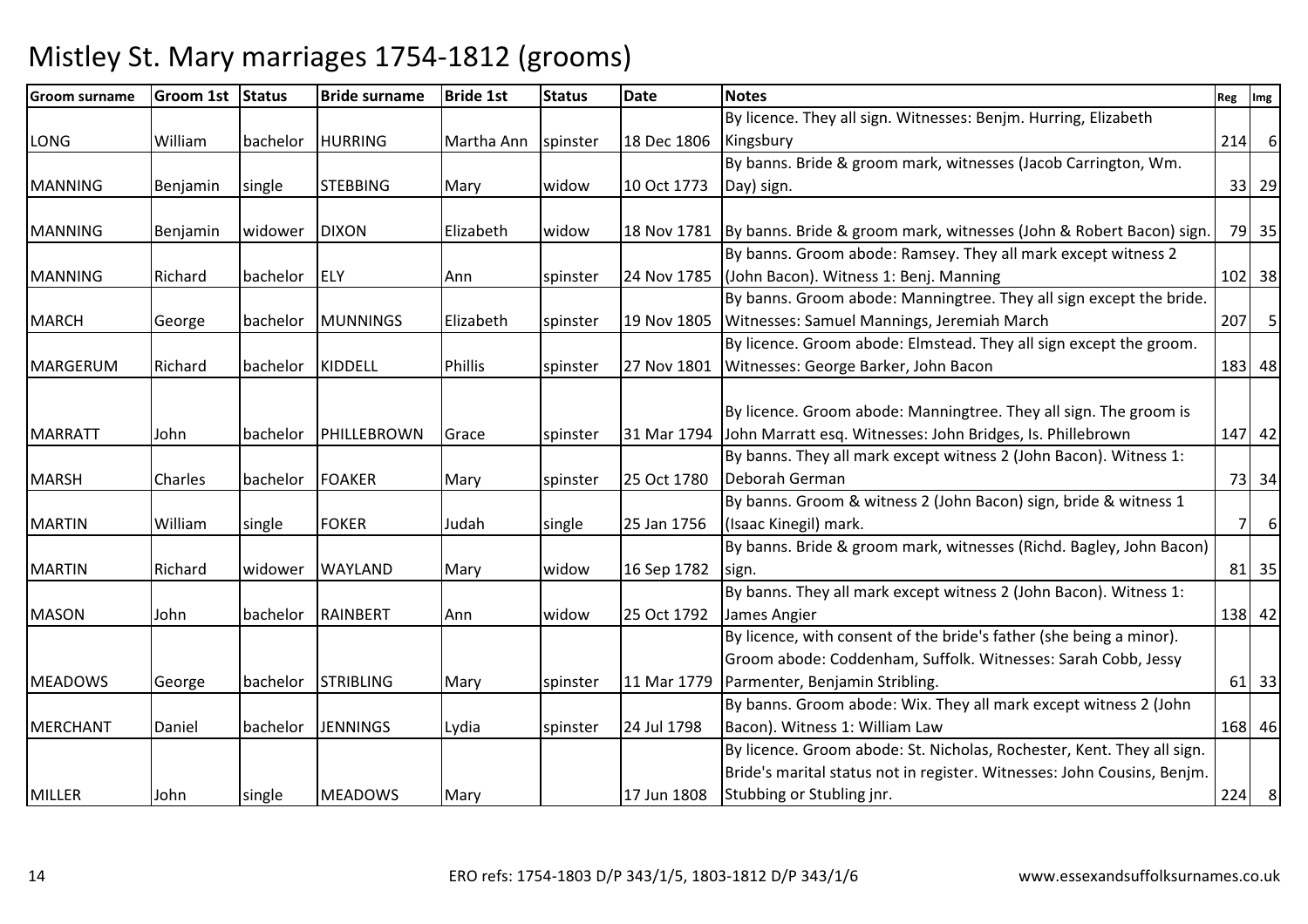| <b>Groom surname</b> | <b>Groom 1st</b> | Status        | <b>Bride surname</b> | <b>Bride 1st</b> | <b>Status</b> | <b>Date</b> | <b>Notes</b>                                                                  | Reg | Img            |
|----------------------|------------------|---------------|----------------------|------------------|---------------|-------------|-------------------------------------------------------------------------------|-----|----------------|
|                      |                  |               |                      |                  |               |             | By banns. Groom abode: Manningtree. They all sign. Witnesses:                 |     |                |
| <b>MILNER</b>        | William          | bachelor      | LONG                 | Sarah            | spinster      | 04 Apr 1801 | Letitia Archer, John Milner, Philip & Samuel Long                             |     | 181 48         |
|                      |                  |               |                      |                  |               |             | By licence. Groom abode: St. Clement, Ipswich. They all sign.                 |     |                |
| <b>MINTER</b>        | Daniel           | bachelor      | <b>NORMAN</b>        | Susannah         | spinster      | 14 Apr 1774 | Witnesses: E. Golding, Mary Enefer                                            |     | 37 30          |
|                      |                  |               |                      |                  |               |             |                                                                               |     |                |
|                      |                  |               |                      |                  |               |             | Not clear if banns or licence. Entered in banns register, not marriage        |     |                |
| <b>MOSELY</b>        | John             | single        | <b>CHAPMAN</b>       | Sarah            | single        | 04 Dec 1769 | register. They all mark. Witnesses: Nathaniel Chapman, Ann Bacon              |     | 69 13          |
|                      |                  |               |                      |                  |               |             | By banns. They all mark except witness 1. Bride's name spelt both             |     |                |
|                      |                  |               | HOWARD /             |                  |               |             | "Howard" and "Hayward" in the register. Witnesses: Willm. Oday,               |     |                |
| <b>MYNTER</b>        | John             | single        | <b>HAYWARD</b>       | Martha           | single        | 16 Oct 1761 | <b>Philip Clark</b>                                                           | 40  | $\overline{9}$ |
|                      |                  |               |                      |                  |               |             | By banns. They all mark except witness 2 (Hannah Dyer). Witness 1:            |     |                |
| <b>NEWMAN</b>        | William          | single        | <b>SMITH</b>         | Mary             | single        | 28 Feb 1775 | <b>Robert Newman</b>                                                          |     | 45 31          |
|                      |                  |               |                      |                  |               |             | By licence. Marital statuses not in register. They all sign except the        |     |                |
| <b>NEWSON</b>        | William          |               | <b>MORTON</b>        | Susan            |               | 29 Apr 1770 | groom. Witnesses: Thos Hill, Robt. Clare                                      |     | 14 27          |
|                      |                  |               |                      |                  |               |             | By banns. They all sign except witness 2 (Susan Southgate). Witness           |     |                |
| <b>NEWSON</b>        | Samuel           | bachelor      | <b>TODD</b>          | Mary             | spinster      |             | 21 Dec 1801   1: Richd. Francis                                               |     | 184 48         |
|                      |                  |               |                      |                  |               |             | By licence. Groom abode: Manningtree. They all sign. Witnesses:               |     |                |
| <b>NICHOLS</b>       | John             | widower       | KENINGALE            | Susanna          | spinster      | 29 Apr 1779 | Mary Abbott, John Borham                                                      |     | $62$ 33        |
|                      |                  |               |                      |                  |               |             | By banns. Groom abode: Lawford. They all sign except the bride.               |     |                |
| <b>NORFOLK</b>       | John             | bachelor      | <b>HOWARD</b>        | Susan            | spinster      | 14 Dec 1794 | Witnesses: James Barber, John Bacon.                                          |     | 149 42         |
|                      |                  |               |                      |                  |               |             | By banns. Groom abode: Manningtree. They all mark. Witnesses:                 |     |                |
| <b>NORMAN</b>        | Benjamin         | widower       | <b>BLOYSE</b>        | Hannah           | widow         | 28 Sep 1772 | Robert Ablet, Ann Bacon                                                       |     | 29 29          |
|                      |                  |               |                      |                  |               |             |                                                                               |     |                |
| <b>NORMAN</b>        | William          | bachelor      | <b>SERGEANT</b>      | Elizabeth        | spinster      | 12 Oct 1773 | By banns. They all mark. Witnesses: Thomas Smith, Sarah Norman                |     | 34 29          |
|                      |                  |               |                      |                  |               |             | By licence. Groom abode: Manningtree. They all sign. Witnesses:               |     |                |
| <b>NORMAN</b>        | Thomas           | widower       | <b>WHITE</b>         | Frances          | widow         | 11 Aug 1774 | Robt. & Ann Worts                                                             |     | 39 30          |
|                      |                  |               |                      |                  |               |             | By licence. Groom abode: Manningtree. They all sign. Witnesses: Js.?          |     |                |
| <b>NORMAN</b>        | Thomas           | widower       | <b>RUSSELL</b>       | Franes           | spinster      | 24 Nov 1780 | Phillebrown, [T_]. Golding                                                    |     | 75 34          |
|                      |                  |               |                      |                  |               |             |                                                                               |     |                |
| <b>NUNN</b>          | William          | widower HARDY |                      | Catherine        | spinster      |             | 31 Mar 1791 By licence. They all sign. Witnesses: Charles Frost, Susan Travis |     | 128 41         |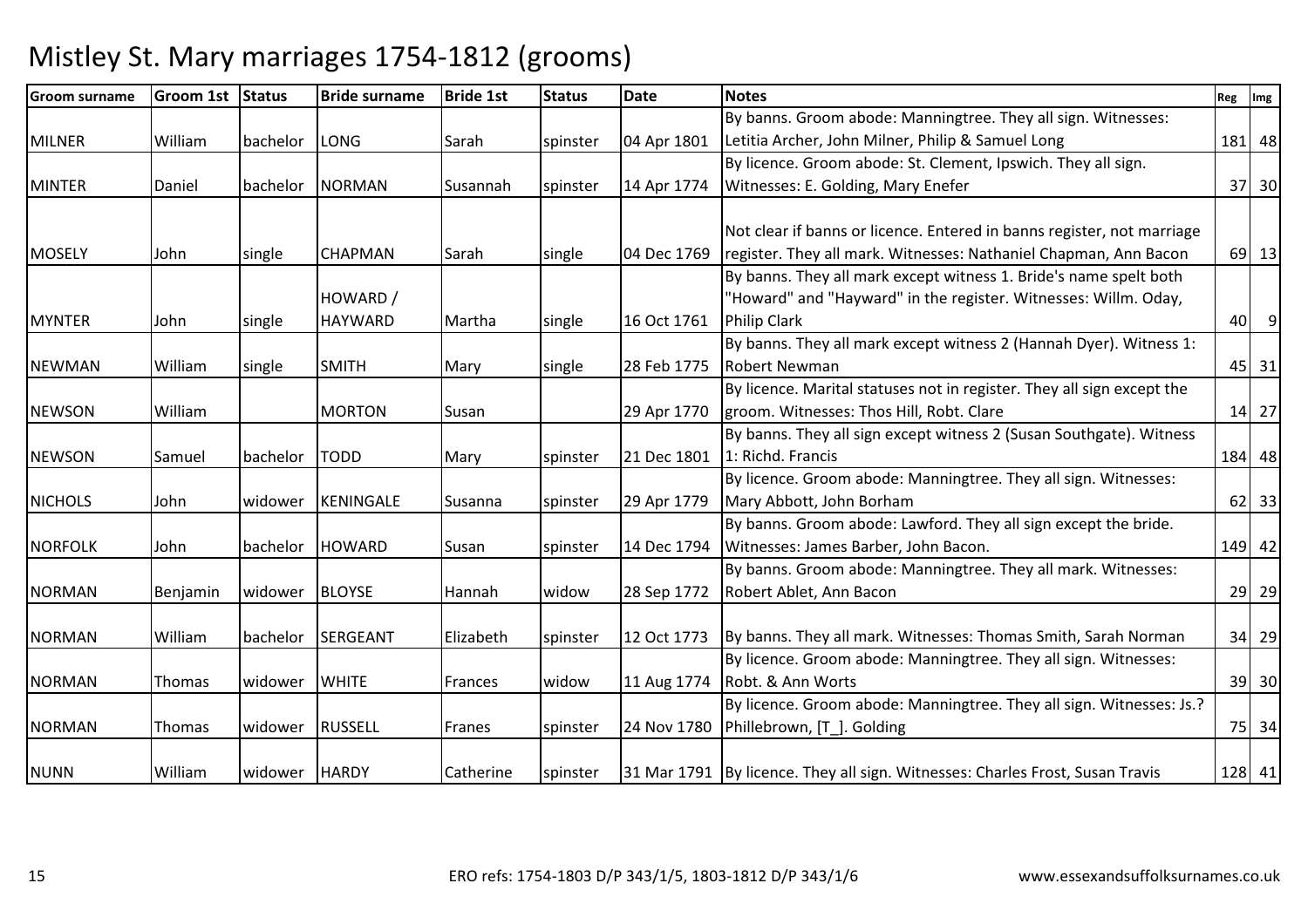| <b>Groom surname</b> | Groom 1st Status |          | <b>Bride surname</b> | <b>Bride 1st</b> | <b>Status</b> | <b>Date</b> | <b>Notes</b>                                                          | Reg            | Img              |
|----------------------|------------------|----------|----------------------|------------------|---------------|-------------|-----------------------------------------------------------------------|----------------|------------------|
|                      |                  |          |                      |                  |               |             |                                                                       |                |                  |
|                      |                  |          |                      |                  |               |             | By banns. Groom is a Private in the 14th? Dragoons. Bride & groom     |                |                  |
|                      |                  |          |                      |                  |               |             | mark, witnesses (Thomas *ict?, Mary Lambertwood) sign. The groom      |                |                  |
| <b>NUNN</b>          | Thomas           |          | <b>SAVEALL</b>       | Sarah            | spinster      | 20 Jan 1807 | is "quartered here". His marital status isn't in the register.        |                | $216$ 7          |
|                      |                  |          |                      |                  |               |             | By banns. They all sign except the groom. Witnesses: Rayner Proom,    |                |                  |
| <b>NUNN</b>          | John             | bachelor | <b>BURGESS</b>       | Sarah            | spinster      |             | 27 Mar 1811   Ann Dyer, John Gaymer                                   |                | 240 10           |
|                      |                  |          |                      |                  |               |             | By licence. Groom abode: Dedham. They all sign. Witnesses:            |                |                  |
| <b>ORMAN</b>         | James            | bachelor | KENINGALE            | Sarah            | spinster      |             | 01 May 1776 Benjamin Keningale, Mary & Sarah Frost                    |                | $51$ 31          |
|                      |                  |          |                      |                  |               |             | By licence. Groom abode: Great Clacton. They all sign. Witnesses:     |                |                  |
| <b>PAGE</b>          | Robert           | single   | <b>RISBEE</b>        | Elizabeth        | single        | 24 Jul 1811 | Danl. & Wm. Risbee, John Gaymer                                       |                | 244 10           |
|                      |                  |          |                      |                  |               |             | By banns. They all sign except the groom. Witnesses: Joseph Finch,    |                |                  |
| PAIN                 | James            | bachelor | <b>YELL</b>          | Phebe            | spinster      |             | 28 May 1800 Susanna Yell, Mary Keeble                                 |                | 180 47           |
|                      |                  |          |                      |                  |               |             | By banns. They all sign except the bride. Witnesses: James Leech,     |                |                  |
| <b>PALMER</b>        | James            | single   | <b>WARNER</b>        | Abigail          | single        | 20 Oct 1760 | <b>Richard Francis</b>                                                |                | $33$ 8           |
| <b>PALMER</b>        | John             |          | <b>BEAUMONT</b>      | Elizabeth        |               | $* * 1786$  | Banns only, not a marriage. Read: 10, 17, 24 Aug 1786                 |                | 19               |
| <b>PALMER</b>        | John             |          | <b>BEAUMONT</b>      | Elizabeth        |               | $* * 1786$  | Banns only, not a marriage. Read: 5, 12, 19 Nov 1786                  |                | 19               |
| <b>PAMINTER</b>      | William          | single   | <b>ROW</b>           | Mary             | single        | 08 Jul 1755 | By banns. They all sign. Witnesses: Jno Jacob?, Wm. Long              | 5 <sup>1</sup> | $6 \overline{6}$ |
|                      |                  |          |                      |                  |               |             | By banns. Bride & groom sign, witnesses (William Baker, Ann Bacon)    |                |                  |
|                      |                  |          |                      |                  |               |             | mark. Bride's surname spelt "Regent" in the register but she signs it |                |                  |
| <b>PANIFER</b>       | John             | single   | <b>REGENT</b>        | Rachel           | single        | 12 Jan 1768 | 'Ragin".                                                              |                | $1 \vert 25$     |
|                      |                  |          |                      |                  |               |             |                                                                       |                |                  |
| <b>PASKALL</b>       | Robert           | bachelor | DOUBLE               | Abigail          | spinster      | 30 Jul 1775 | By banns. They all sign. Witnesses: Susanna Lewis, James Waller       |                | 46 31            |
|                      |                  |          |                      |                  |               |             | By licence. Groom aabode: St. Nicholas, Harwich. They all sign.       |                |                  |
| <b>PASKELL</b>       | Samuel           | bachelor | <b>PASKELL</b>       | Mary             | spinster      | 24 Jun 1804 | Witnesses: R. & Thos. Paskell                                         |                | $200$ 5          |
|                      |                  |          |                      |                  |               |             | By banns. Groom abode: Manningtree. They all sign. Witnesses: Robt.   |                |                  |
| <b>PASKELL</b>       | Thomas           | bachelor | <b>FINCH</b>         | Susan            | spinster      |             | 08 Aug 1804  & William Finch, John Bacon                              |                | $201$ 5          |
|                      |                  |          |                      |                  |               |             | By licence. Groom abode: Harwich. They all sign. Witnesses: Andrew    |                |                  |
| <b>PEACOCK</b>       | George           | single   | <b>FRANCIS</b>       | Mary             | single        | 25 Sep 1758 | Simey, Mary Francis                                                   | 17             | $\overline{7}$   |
|                      |                  |          |                      |                  |               |             | By banns. They all sign except the bride. Marital statuses from banns |                |                  |
| <b>PENFOLD</b>       | James            | single   | ADDESTONE            | Catherine        | single        | 28 Nov 1770 | register. Witnesses: Robert Clare, Ann Reynolds                       |                | 22 28            |
|                      |                  |          |                      |                  |               |             | By banns. Groom abode: Dedham. They all sign except the groom.        |                |                  |
| <b>PENWICK</b>       | Thomas           |          | bachelor MANNING     | Sarah            | spinster      |             | 28 Apr 1778   Witnesses: Sarah Dyer, Sigd. Simpson                    |                | 56 32            |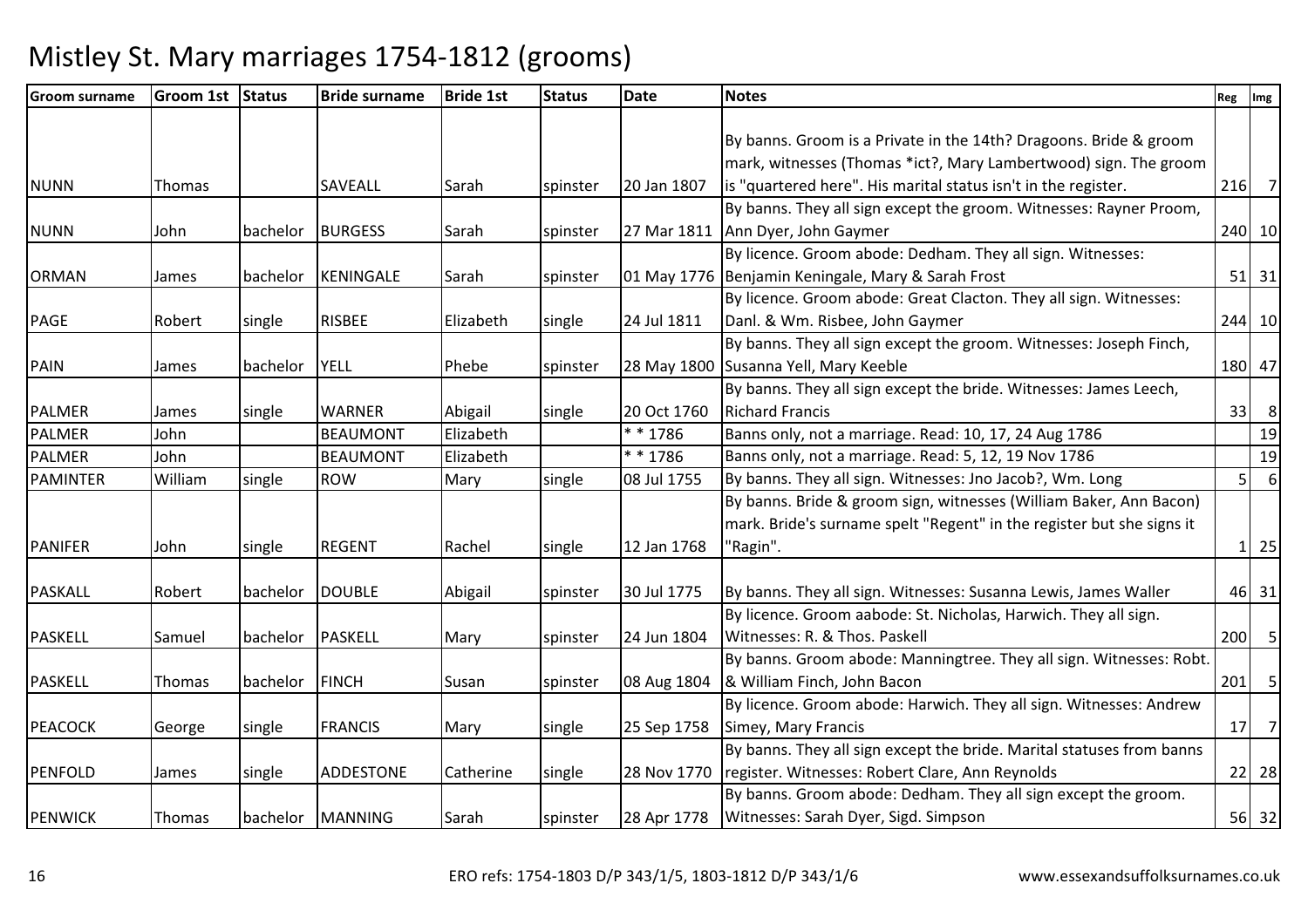### Groom surname $G$ room 1st Status Bride surname e Bride 1st Status Date Notes Reg Img Reg Img Reg Img Reg Img Reg Img Reg Img Reg Img Reg Img Reg Img Reg Img Reg Img Reg Img Reg Img Reg Img Reg Img Reg Img Reg Img Reg Img Reg Img Reg Img Reg Img Reg Img Reg Img Reg Img PHILLEBROWN Isaac bachelor NUNN Elizabeth spinster 01 Mar 1799By licence. Bride is a minor, of Lawford. They all sign. Witnesses: John Barton, Robt. Nunnn 176 47 PICKESS 3 Jonathan bachelor STOCKDALE Mary spinster 10 Apr 1792 By banns. Groom abode: Manningtree. Bride & groom mark, witnesses (Joseph Gray, John Bacon) sign. 134 42PISSEY Thomas single NICE Sarah Single 12 Sep 1779 By licence. Groom abode: Brantham, Suffolk. They all sign. Witnesses: John Banks, John Bacon <sup>66</sup> <sup>33</sup>PONDER John single WARNER Hannah widow 16 May 17622: Sarah RoffBy banns. They all mark except witness 1 (Isaac Le Gender). Witness f 1999 | 42 | 9 | 42 | 9 | 42 | 9 | 42 | 9 | 42 | 9 | 42 | 9 | 42 | 9 | 42 | 9 | 42 | 9 | 42 | 9 | 4 POWEL John Single GLOVER Susan Single 15 Jun 1761 By banns. Bride & groom mark, witnesses (Edmund & Susan Taylor) sign.. [37] 9] PRICE John single ORMAN Elizabeth single 22 May 1764sign.By banns. Bride & groom mark, witnesses (Ben. Stribling, Sarah Lucas) .  $\begin{bmatrix} 47 & 10 \\ 10 & 10 \end{bmatrix}$ PROOM Charles bachelor STEBBING Sarah spinster 21 Jul 1809By banns. They all mark except witness 2 (Rebeckah Harris). Witness 1: Benjamin Sterling] <sup>234</sup> <sup>9</sup>PRYER John widower HALLS Susan spinster 17 Jan 1779By banns. They all mark except witness 1 (John Bacon). Witness 2: Benjamin Manningg 59 32 PUGH 17 Apr 1809 Rowland bachelor WALLIS Catherine Spinster 17 Apr 1809 By licence. Groom abode: St. Nicholas, Harwich. They all sign. Bride's abode looks like "of Mistley & Manningtree". Witnesses: Edwd. Poole, Chaplin Holman, Wm. & James Walliss 231 8 RAINBIRD Samuel bachelor EASTER Ann Spinster 15 Feb 1787 By banns. Bride & groom mark, witnesses (Carolina Pollard, John Bacon) sign.. [108] 38 RALTON William bachelor WRIGHT Lucy spinster 19 Jul 1796By licence. Witnesses: St. Peter, Colchester. They all sign. Witnesses: Geo. Wright, George Wright junr. 154 44RAND Richard single MARTIN Judith widow 09 May 1767clear if by banns or licence. Witnesses: James Groutt, Anne BaconGroom abode: Manningtree. They all sign except the groom. Not <sup>65</sup> <sup>12</sup>REED William bachelor COOPER Mary spinster 25 Feb 1797By banns. They all mark except witness 2 (John Bacon). Witness 1: Thomas Wilsonn 157 45 REYNOLDS Hewke single BEECHAM Barbara single 10 Jan 1758 By licence. They all sign. Witnesses: Benjamin Keningale, Elizabeth Studdd 13 6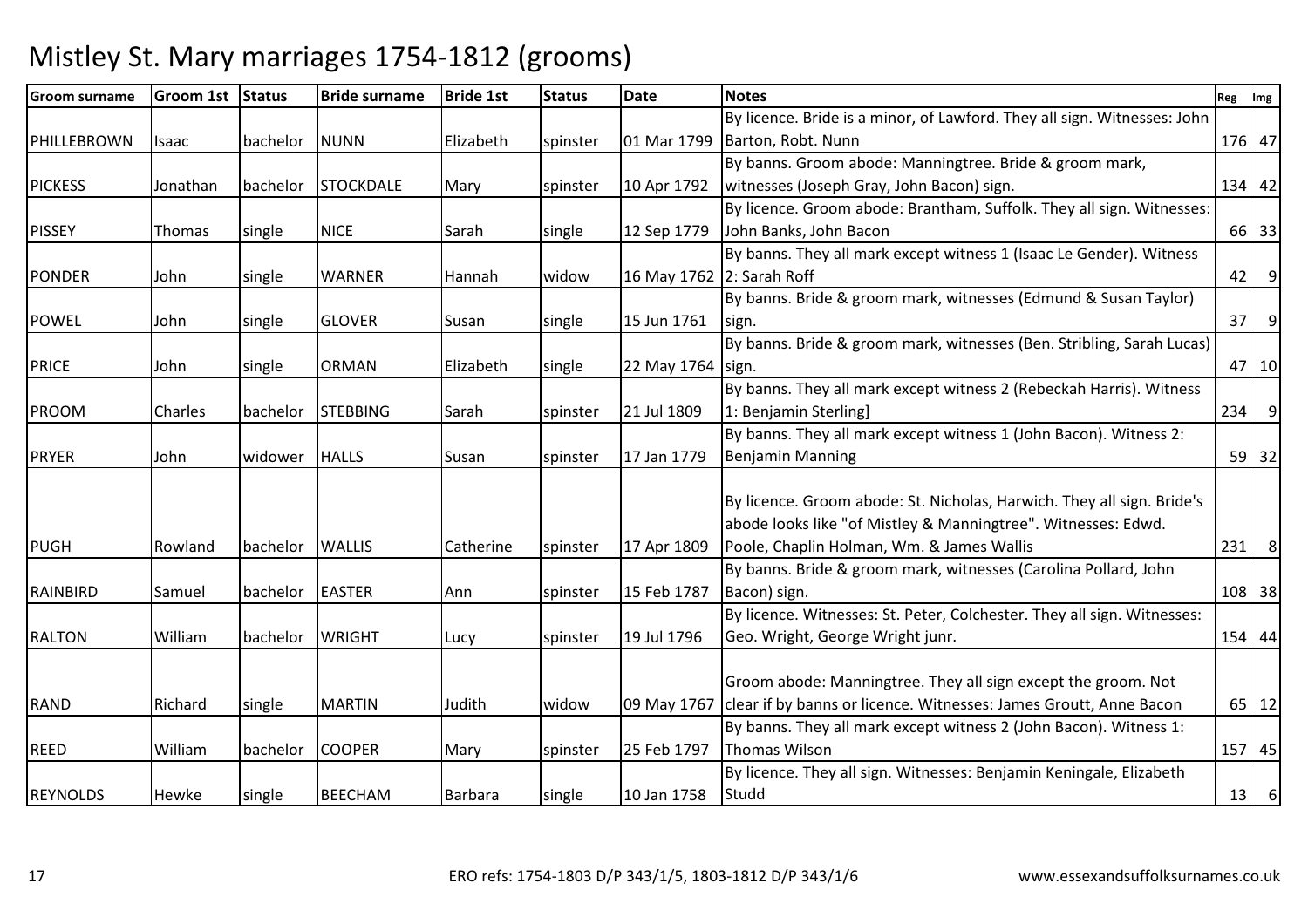| <b>Groom surname</b> | <b>Groom 1st</b> | Status   | <b>Bride surname</b> | <b>Bride 1st</b> | <b>Status</b> | <b>Date</b> | <b>Notes</b>                                                          | Reg            | Img            |
|----------------------|------------------|----------|----------------------|------------------|---------------|-------------|-----------------------------------------------------------------------|----------------|----------------|
|                      |                  |          |                      |                  |               |             | By licence. Groom abode: Wrabness. They all sign. Witnesses: William  |                |                |
| <b>RICHARDSON</b>    | John             |          | bachelor SCRIVENER   | Elizabeth        | spinster      | 24 Dec 1802 | Keningale, John Scrivener, John Bacon                                 |                | 192 49         |
|                      |                  |          |                      |                  |               |             | By licence. They all sign. Record duplicated in database to           |                |                |
| <b>RICHARDSON</b>    | John             | bachelor | <b>SCRIVENER</b>     | Elizabeth        | spinster      | 24 Dec 1802 | accommodate all 3 witnesses.                                          |                | 192 49         |
|                      |                  |          |                      |                  |               |             | By licence. They all sign except witness 2 (Anne Bacon). Witness 1:   |                |                |
| <b>RISBEE</b>        | Samuel           | single   | <b>NUNN</b>          | Mary             | single        | 14 Feb 1764 | Jos. Nunn                                                             |                | 48 10          |
|                      |                  |          |                      |                  |               |             | By licence. They all sign. Witnesses: Danl. Risbee, Robert Page, John |                |                |
| <b>RISBEE</b>        | William          | bachelor | <b>BAKER</b>         | Susan            | single        | 22 Oct 1811 | Gaymer                                                                |                | 248 11         |
|                      |                  |          |                      |                  |               |             | By banns. They all mark except witness 3 (John Gaymer). Witnesses 1   |                |                |
| <b>RIVITT</b>        | John             | single   | <b>WILLSON</b>       | Sarah            | single        | 02 Oct 1812 | & 2: Sarah & John Godhard                                             |                | 254 11         |
|                      |                  |          |                      |                  |               |             |                                                                       |                |                |
|                      |                  |          |                      |                  |               |             | By banns. Bride & groom sign, witnesses mark. Marital statuses not in |                |                |
| <b>ROLFE</b>         | Henry            |          | <b>STOREY</b>        | Ann              |               |             | 01 Mar 1772   register - groom's given only in banns register.        |                | 27 28          |
|                      |                  |          |                      |                  |               |             | By banns. Groom & witness 2 (John Bacon) sign, bride & witness 1      |                |                |
| <b>ROLFE</b>         | Henry            | widower  | PODD                 | Mary             | spinster      | 15 Jan 1785 | (Saml. Howard) mark.                                                  |                | 95 37          |
|                      |                  |          |                      |                  |               |             | By banns. They all sign. Witnesses: Wm. Deeks, Ann Thompson,          |                |                |
| <b>ROSE</b>          | William          | bachelor | <b>WHYMARK</b>       | Fanny            | spinster      |             | 07 Nov 1806 Elizabeth Hobson, Wm. Wymark                              |                | $213$ 6        |
|                      |                  |          |                      |                  |               |             | By banns. They all mark except witness 2 (Amy Rolfe). Witness 1:      |                |                |
| <b>ROWLAND</b>       | Daniel           | bachelor | <b>ROLFE</b>         | Ann              | spinster      | 27 Mar 1781 | John Bacon                                                            |                | 77 35          |
|                      |                  |          |                      |                  |               |             | By licence. Groom abode: Great Bromley. They all sign. Witnesses:     |                |                |
| <b>RUDKIN</b>        | Joseph           | bachelor | <b>MINTER</b>        | Susannah         | widow         | 29 Nov 1780 | Abraham Norman, Dinah Long                                            |                | 76 34          |
|                      |                  |          |                      |                  |               |             | By banns. They all sign except the bride. Witnesses: John Bacon,      |                |                |
| <b>RUST</b>          | James            | bachelor | POYETT               | Martha           | spinster      |             | 30 May 1784 Hannah Cracknell                                          |                | 88 36          |
| <b>RYMES</b>         | Thomas           |          | <b>BLACK</b>         | Sarah            |               | $* * 1775$  | Banns only - not a marriage. Read: 22, 29 Jan, 5 Feb 1775             |                | 15             |
|                      |                  |          |                      |                  |               |             | By banns. They all mark except witness 1 (Mary Day). Witness 2:       |                |                |
| <b>SADLER</b>        | John             | widower  | <b>SALLOWS</b>       | Margaret         | widow         | 20 Feb 1764 | Anne Bacon                                                            |                | 49 10          |
| <b>SALLOWS</b>       | Robert           |          | <b>TURNER</b>        | Sally            |               | * * 1798    | Banns only, not a marriage. Read: 16, 23, 30 Sep 1798                 |                | 24             |
|                      |                  |          |                      |                  |               |             | By banns. Bride & groom, witnesses sign. Witnesses: Henry Gross,      |                |                |
| <b>SAUNDERS</b>      | Nathanael        | single   | RAIDBIRD             | Ann              | single        | 03 Nov 1808 | Sarah Saunders, John Bacon                                            | 228            | 8 <sup>8</sup> |
|                      |                  |          |                      |                  |               |             | By banns. Bride & groom mark, witnesses (William Rudland, Martha      |                |                |
| SAWYER               | John             | single   | <b>JENNINGS</b>      | Elizabeth        | widow         | 28 Sep 1760 | Bacon) sign.                                                          | 32             | 8              |
| <b>SAWYER</b>        | John             | single   | <b>NEWBOLT</b>       | Alice Lord       | widow         |             | 27 Mar 1769   By banns. They all mark. Witnesses: Wm. & Mary Moore    | $\overline{8}$ | 26             |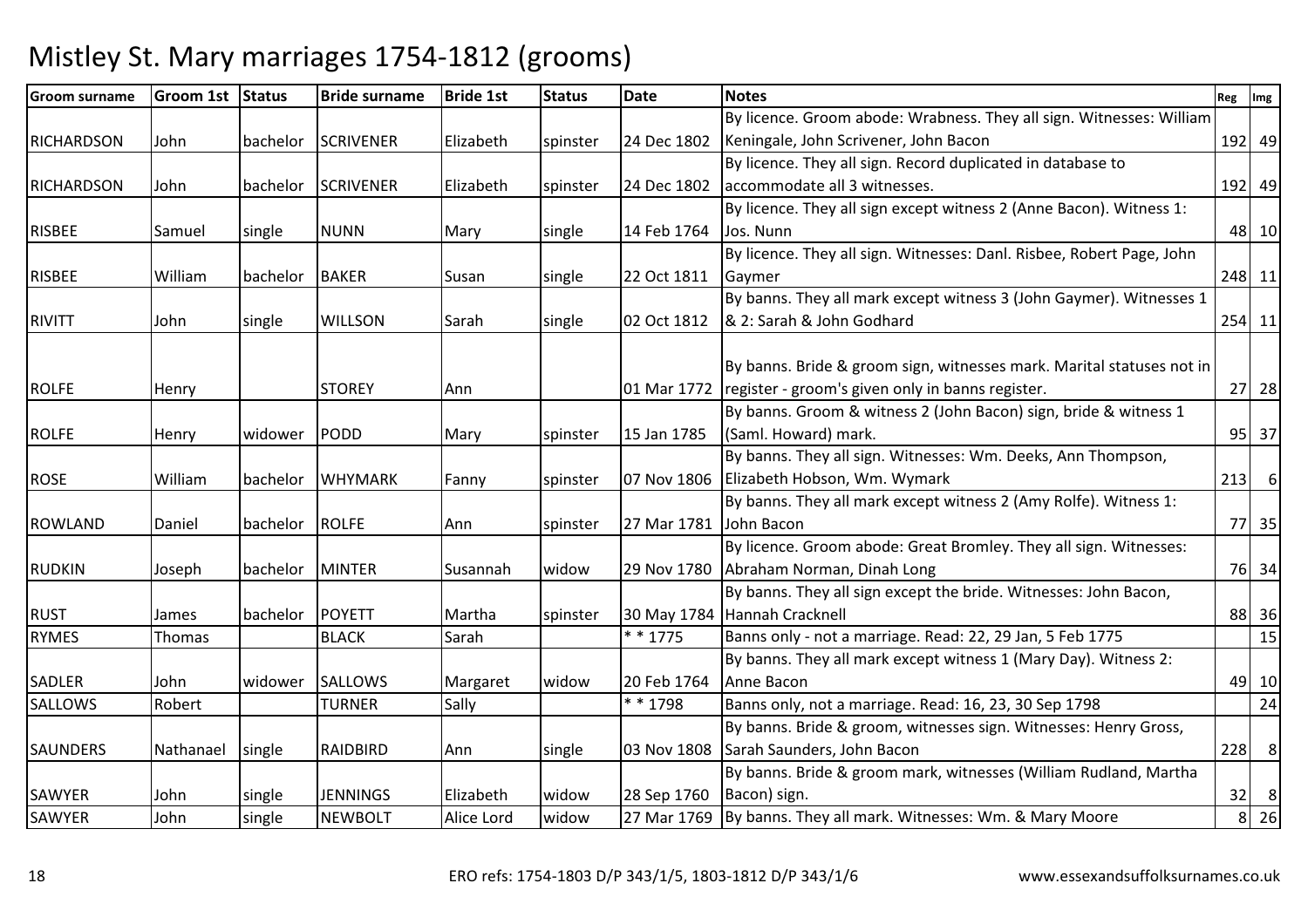#### Groom surnameGroom 1st Status | Bride surname e Bride 1st Status Date Notes Reg Img Reg Img Reg Img Reg Img Reg Img Reg Img Reg Img Reg Img Reg Img Reg Img Reg Img Reg Img Reg Img Reg Img Reg Img Reg Img Reg Img Reg Img Reg Img Reg Img Reg Img Reg Img Reg Img Reg Img SCRIVNER William widower SCOTT Sarah Widow 23 Sep 1783 By banns. Groom & witness (John Bacon) sign, bride marks. No 2nd witness. 86 36SCURRILL | Robert | single | DAWSON | Ann | single | 16 Jul 1811 By banns. Groom abode: Wivinghoe. They all mark except witness 2 (John Gaymer). Witness 1: Thos. Hubbard <sup>243</sup> <sup>10</sup>SEGGARS Isaac bachelor WARNER Elizabeth spinster 22 Jan 1794By banns. They all sign except the bride. Witnesses: John Gaymer, Elizabeth Lamberdd 144 42 SELFE Robert bachelor SAVALL Ann spinster 26 Dec 1797By banns. They all mark except witness 2 (Eliz. Scrivener). Witness 1: Wm. Warnerr 165 46 SEXTON James bachelor COE Elizabeth spinster 26 Jul 1779By banns. Groom abode: Lawford. They all sign except the groom. Witnesses: Thomas Coe, Robert Clarkk 65 33 SHEARMAN |William |widower |FRANCIS | |Ann | |single | 22 Nov 1772 |Witnesses: George Peacock, Robt. Gouge, Richd. Francis They all sign. Groom abode: Harwich. Not clear if by banns or licence. <sup>30</sup> <sup>29</sup>SHEARMAN Thomas bachelor ANGER Elizabeth spinster 27 Dec 181023 Sep 1779 By banns. They all mark except witness 2 (John Gaymer). Witness 1: Jeremiah Hewettt 239 9 33 SIMEYSamuel bachelor STEVENS Sarah spinster  $\left| \right|$  23 Sep 1779  $\left| \right|$  By licence. They all sign. Witnesses: Saml. & Mary Tovell  $\left| \right|$  67 SLYTHE Richard | BARTON Mary | 10 Nov 1770 By licence. Groom abode: St. Clement, Ipswich. They all sign. Marital statuses not in register. Witnesses: William Warner, Susanna Leech, Mary Lucas, Susanna Leechh 19 27 SMITH Richard single RAYMOND Martha single 14 Jan 1767By banns. Bride & groom mark, witnesses (John Winken, Milly Francis) sign. 66 12SMITH Thomas bachelor WHAYLIN Mary spinster 09 Jun 1778 By banns. Groom & witness 2 (Matthias Scott) sign, bride & witness 1 (Alice Tottham) mark.. 57 32 SMITH James bachelor CRACKNELL Elizabeth spinster 06 Mar 1798Maria? & William KiddellBy banns. Groom abode: Manningtree. They all sign. Witnesses: 166 46SMITHPhilip Cluttonwidower KINGSBURY Susan Susinster 126 Jul 1802 By licence. Groom abode: Arwarton, Suffolk. They all sign. Groom's abode is spelt "Arwarton", but I cannot find a reference to this place in Suffolk. Witnesses: Benjm. Hurring, Isaac Striblingg 188 48 SMITH George bachelor PALMER Mary Spinster 19 Jun 1804 By banns. They all sign except the bride. Witnesses: Sarah Palmer, Thomas Underwoodd 199 4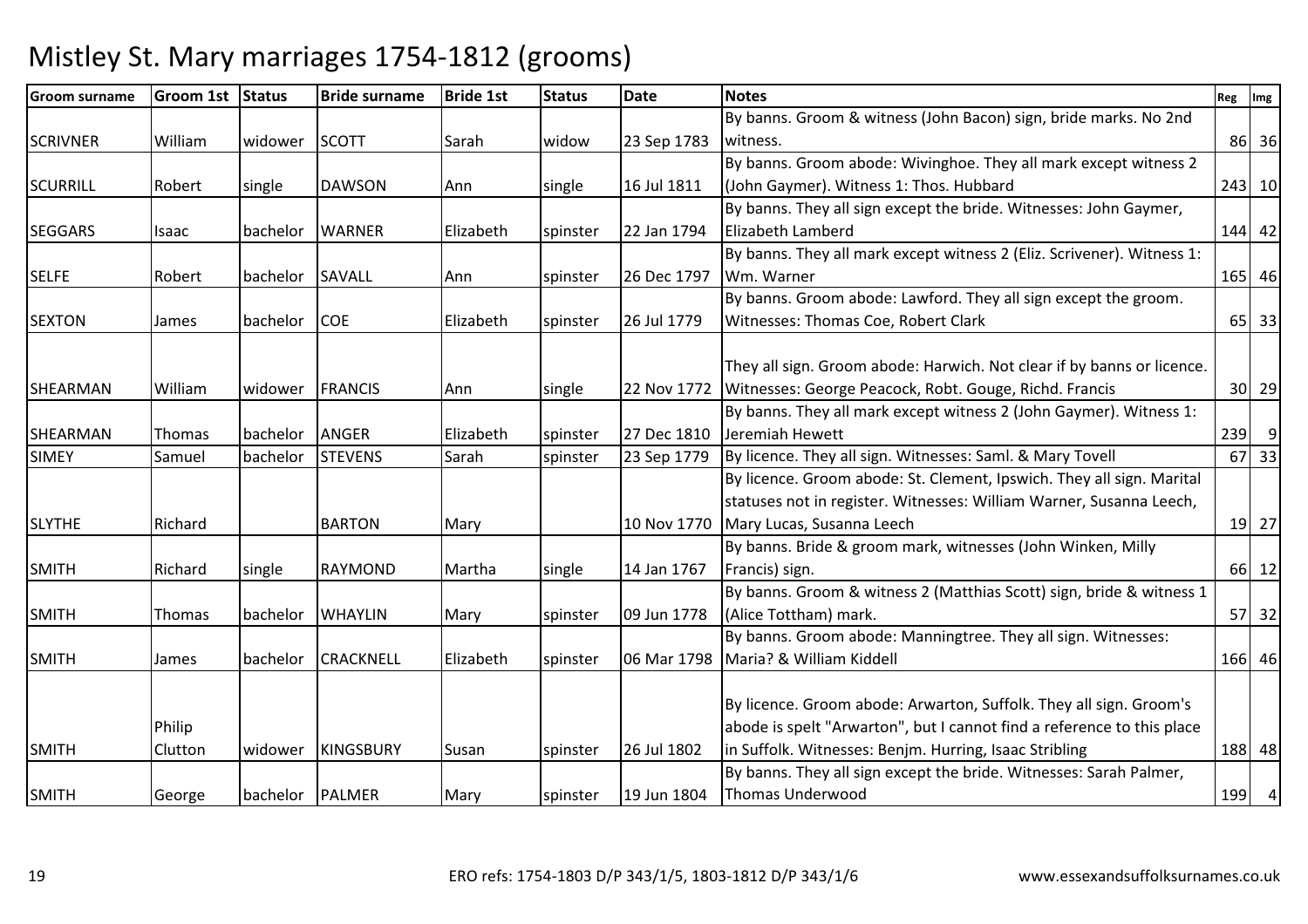| <b>Groom surname</b> | <b>Groom 1st</b> | Status   | <b>Bride surname</b> | <b>Bride 1st</b>  | <b>Status</b> | <b>Date</b>                | <b>Notes</b>                                                                    | Reg            | Img                              |
|----------------------|------------------|----------|----------------------|-------------------|---------------|----------------------------|---------------------------------------------------------------------------------|----------------|----------------------------------|
|                      |                  |          |                      |                   |               |                            | By banns. Bride & groom mark, witnesses (John Bacon, Edward                     |                |                                  |
| <b>SODER</b>         | Daniel           | single   | <b>DURANT</b>        | Hannah            | single        | 10 Nov 1754 Ruffels) sign. |                                                                                 | 3              | $5\phantom{.0}$                  |
|                      |                  |          |                      |                   |               |                            | By banns. They all sign except the bride. Witnesses: Sarah Soder,               |                |                                  |
| <b>SODER</b>         | John             | bachelor | <b>WILDEN</b>        | Mary              | spinster      | 29 Jan 1784                | Edwd. Chapman                                                                   |                | 87 36                            |
|                      |                  |          |                      |                   |               |                            | By licence. Groom abode: Little Bentley. They all sign. Witnesses:              |                |                                  |
| SOUTH                | Samuel           | bachelor | <b>WHALE</b>         | <b>Mary Eagle</b> | spinster      | 10 Jul 1811                | Thomas Eagle, Sarah South, John Gaymer                                          |                | 242 10                           |
|                      |                  |          |                      |                   |               |                            | By banns. Groom & witness 1 (James Mayer) sign, bride & witness 2               |                |                                  |
| <b>SOUTHGATE</b>     | James            | single   | <b>SCRIFFNER</b>     | Susan             | single        | 04 Oct 1762                | (Anne Bacon) mark.                                                              |                | 44 9                             |
|                      |                  |          |                      |                   |               |                            | By banns. Groom abode: Little Bentley. They all sign. Witnesses:                |                |                                  |
| SPARROW              | William          | bachelor | DAY                  | Lucy              | spinster      | 24 Nov 1801                | George & Maria Day                                                              |                | 182 48                           |
|                      |                  |          |                      |                   |               |                            |                                                                                 |                |                                  |
|                      |                  |          |                      |                   |               |                            | By banns. Groom abode: Holbrook. Groom & witness 1 (Willm. Day)                 |                |                                  |
| <b>SPENLY</b>        | Francis          | single   | <b>SMITH</b>         | Ann               | widow         | 10 Oct 1758                | sign, bride & witness 2 (Christmas Bannes) mark.                                |                | $20 \overline{\smash{\big)}\ 7}$ |
| <b>SPOONER</b>       | John             | bachelor | <b>SKIDMORE</b>      | Rhoday            | spinster      |                            | 13 May 1789 By licence. They all sign. Witnesses: Ann Jones, John Box           |                | 120 40                           |
|                      |                  |          |                      |                   |               |                            | By licence. Groom abode: St. Nicholas, Ipswich, Suffolk. They all sign.         |                |                                  |
|                      |                  |          |                      |                   |               |                            | Bride's marital status not in register. Witnesses: Wm. & M. Day, John           |                |                                  |
| STANNARD             | John             | bachelor | DAY                  | Sarah             |               | 30 Dec 1811                | Gaymer                                                                          |                | $251$ 11                         |
|                      |                  |          |                      |                   |               |                            | By banns. They all mark except witness 1 (John Stebbing). Witness 2:            |                |                                  |
| <b>STEBBING</b>      | William          | single   | <b>BLOIS</b>         | Mary              | single        | 18 Nov 1770 Ann Bacon      |                                                                                 |                | 20 27                            |
|                      |                  |          |                      |                   |               |                            | By banns. They all mark. Witnesses: Nathaniel Saunders, Ann                     |                |                                  |
| <b>STOCK</b>         | Henry            | single   | <b>EASTER</b>        | Mary              | single        | 30 Sep 1807                | Randolph                                                                        | 219            | $\overline{7}$                   |
|                      |                  |          |                      |                   |               |                            | By banns. Groom abode: Manningtree. They all sign except the bride.             |                |                                  |
| <b>STRUTT</b>        | Robert           | bachelor | <b>TARMBRIDGE</b>    | Mary              | spinster      |                            | 16 Mar 1803   Witnesses: William Kemp, Robert Rawlingson                        |                | 195 49                           |
|                      |                  |          |                      |                   |               |                            | Not clear if by banns or licence. They all sign. Witnesses: Willm.              |                |                                  |
| <b>STUD</b>          | Samuel           | single   | <b>BEECHAM</b>       | Elizabeth         | single        |                            | 20 May 1756 Gallaway, Dorotheus Beecham                                         | 8 <sup>1</sup> | $6 \overline{6}$                 |
|                      |                  |          |                      |                   |               |                            | By banns. Bride & groom mark, witnesses (James Mayer, Martha                    |                |                                  |
| <b>TAILER</b>        | Thomas           | single   | <b>CROSS</b>         | Elizabeth         | single        | 10 Aug 1760                | Bacon) sign.                                                                    | 31             | 8                                |
|                      |                  |          |                      |                   |               |                            |                                                                                 |                |                                  |
| <b>TAYLOR</b>        | John             | single   | <b>BRIDGES</b>       | Sarah             | single        |                            | 20 Sep 1768   By licence. They all sign. Witnesses: Jno. Bridges, Samll. Sacker |                | 6 26                             |
|                      |                  |          |                      |                   |               |                            | By banns. They all mark except witness 2 (John Bacon). Witness 1:               |                |                                  |
| <b>TAYLOR</b>        | James            | bachelor | <b>ROSE</b>          | Elizabeth         | spinster      | 28 Aug 1791   Benj. Day    |                                                                                 |                | $131$ 41                         |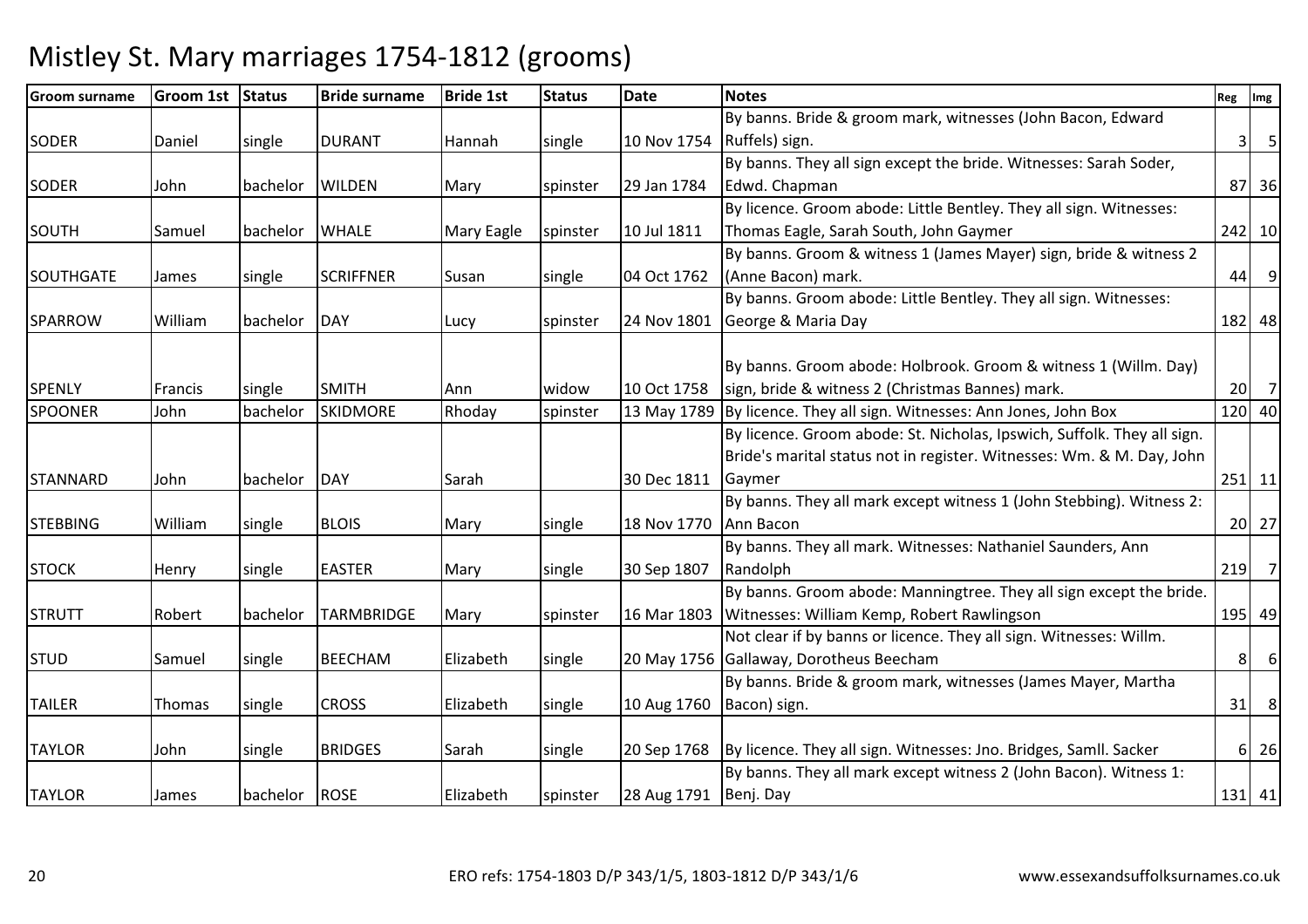| <b>Groom surname</b> | <b>Groom 1st</b> | Status   | <b>Bride surname</b> | <b>Bride 1st</b> | <b>Status</b> | <b>Date</b> | <b>Notes</b>                                                                 | Reg | Img            |
|----------------------|------------------|----------|----------------------|------------------|---------------|-------------|------------------------------------------------------------------------------|-----|----------------|
|                      |                  |          |                      |                  |               |             | Banns only, not a marriage. Read: 17, 24 Sep, 1 Oct 1797. Bride              |     |                |
| <b>TAYLOR</b>        | Thomas           |          | <b>MAYER</b>         | Sarah            |               | $* * 1797$  | abode: Lawford                                                               |     | 23             |
|                      |                  |          |                      |                  |               |             | By banns. Groom signs, bride & witness (James Rolding) mark. No 2nd          |     |                |
| <b>TOLLODY</b>       | John             | single   | S[HK]ARFE            | Elizabeth        | single        | 08 Jan 1760 | witness.                                                                     | 28  | 8              |
|                      |                  |          |                      |                  |               |             | By licence. Groom & witness 1 (John Letch) sign, bride & witness 2           |     |                |
| <b>TOLLODY</b>       | John             | widower  | <b>BURNBY</b>        | Lydia            | spinster      | 08 Feb 1791 | (Mary Bacon) mark.                                                           |     | 126 41         |
|                      |                  |          |                      |                  |               |             | By licence. They all sign. The groom is John Tollody junr. Witnesses:        |     |                |
| <b>TOLLODY</b>       | John             | bachelor | <b>WATTS</b>         | Susan            | spinster      | 23 Jan 1795 | H. Long, Jno. Warner                                                         |     | 150 43         |
|                      |                  |          |                      |                  |               |             | By banns. Groom abode: Bradfield. They all mark except witness 3             |     |                |
| <b>TOVELL</b>        | Thomas           | bachelor | <b>AINGER</b>        | Sarah            | spinster      |             | 13 Mar 1810 (John Gaymer). Witnesses: John Ely, Mary Ainger, Susan Taylor.   | 237 | $\overline{9}$ |
|                      |                  |          |                      |                  |               |             | By banns. Groom is a Private in the Hert. Militia. Groom abode: St.          |     |                |
|                      |                  |          |                      |                  |               |             | Nicholas, Harwich. They all sign except witness 1 (Henry Latkin).            |     |                |
| <b>TURNER</b>        | John             | bachelor | <b>SAUNDERS</b>      | Mary             | spinster      | 16 May 1797 | Witness 2: John Bacon                                                        |     | $161$ 45       |
|                      |                  |          |                      |                  |               |             | By licence. Groom abode: Latchindon. Bride & groom are minors.               |     |                |
| <b>TYLER</b>         | Thomas           | bachelor | LONG                 | Mary Ann         | spinster      |             | 08 Mar 1805 They all sign. Witnesses: John & Benjm. Long                     | 205 | 5              |
|                      |                  |          |                      |                  |               |             | By banns. Groom abode: Harwich. They all sign except the bride,              |     |                |
|                      |                  |          |                      |                  |               |             | whose marital status doesn't appear in the register. Witnesses:              |     |                |
| <b>USHER</b>         | Thomas           | single   | <b>WATKIN</b>        | Martha           |               | 25 Feb 1763 | Nicholas Dunn, Grace Bacon                                                   |     | 45 10          |
|                      |                  |          |                      |                  |               |             | By licence. Groom abode: St. Nicholas, Harwich. They all sign.               |     |                |
| <b>USHER</b>         | John             | single   | <b>JAMES</b>         | Sarah            | single        | 25 Apr 1769 | Witnesses: Saml. Bullard, Thos. Hill junr.                                   |     | 10 26          |
|                      |                  |          |                      |                  |               |             | By banns. Groom abode: Brantham. They all sign. Witnesses: Saml.             |     |                |
| WALLE[RS]            | James            | single   | <b>COX</b>           | Elizabeth        | single        | 09 Sep 1765 | Blyth, Mary Grout                                                            |     | $56$ 11        |
|                      |                  |          |                      |                  |               |             | By banns. Bride & groom mark, witnesses (Willm. Milner, John Bacon)          |     |                |
| <b>WALLER</b>        | Robert           | bachelor | <b>EASTER</b>        | Elizabeth        | spinster      | 27 Dec 1801 | sign.                                                                        |     | 186 48         |
|                      |                  |          |                      |                  |               |             | By licence. They all sign. Witnesses: Sarah & Margret James, Saml.           |     |                |
| <b>WALLIS</b>        | Joseph           | single   | <b>JAMES</b>         | Mary             | single        | 06 Jun 1762 | <b>Hickes</b>                                                                | 43  | 9              |
|                      |                  |          |                      |                  |               |             |                                                                              |     |                |
| <b>WALLIS</b>        | Joseph           | widower  | <b>HALLBUD</b>       | Elisabeth        | single        | 25 Apr 1769 | By licence. They all sign. Witnesses: William Warner, John Taylor            |     | 9 26           |
|                      |                  |          |                      |                  |               |             | By banns. They all mark except witness 1 (John Bacon). Witness 2:            |     |                |
| <b>WARD</b>          | John             | single   | <b>BACON</b>         | Elizabeth        | single        | 01 Oct 1775 | <b>Charles Watson</b>                                                        |     | 48 31          |
| <b>WARNER</b>        | William          | single   | <b>BAKER</b>         | Gartrude         | single        |             | 05 Feb 1759   By licence. They all sign. Witnesses: John Francis, John Bacon | 23  | $\overline{7}$ |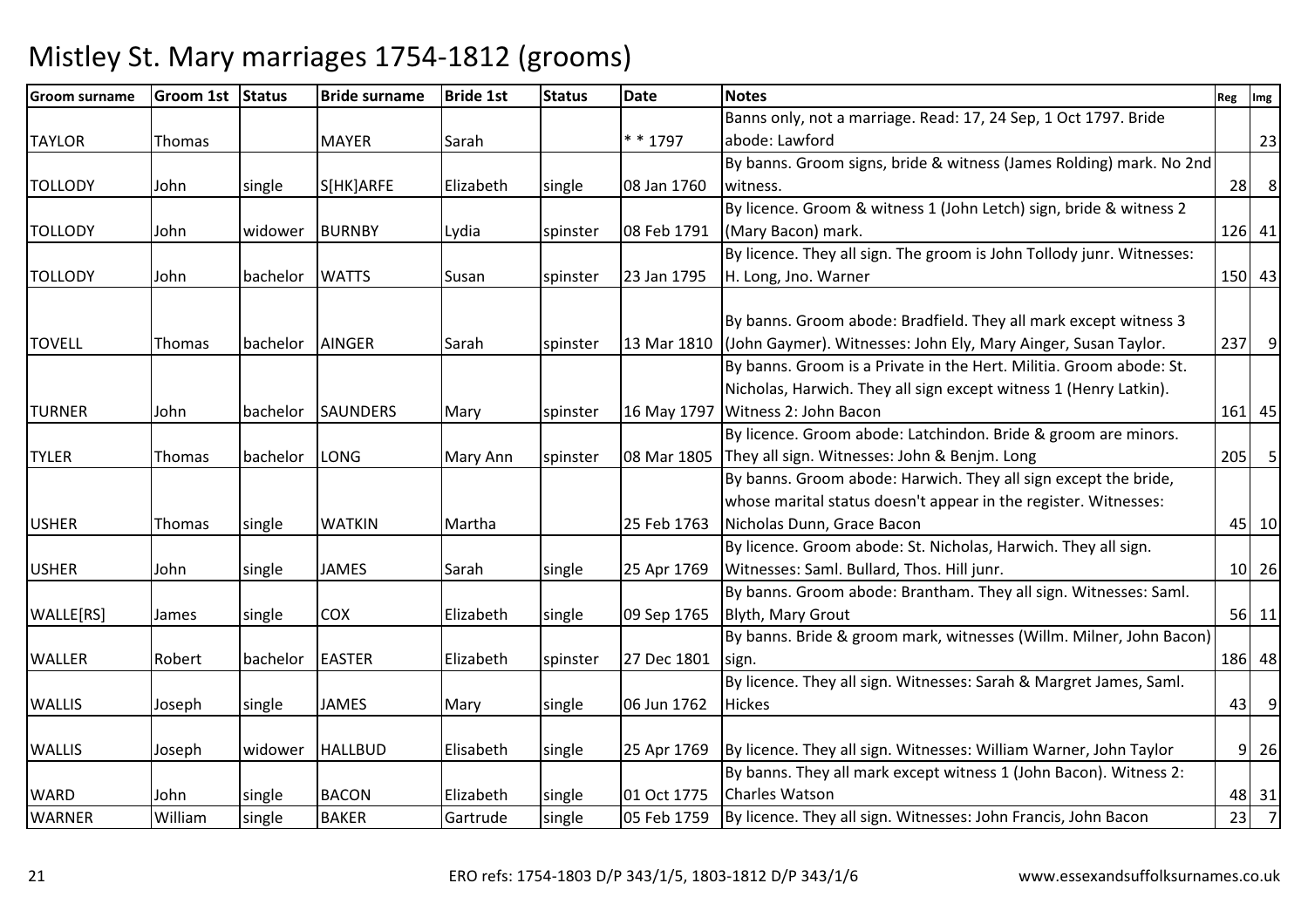| <b>Groom surname</b> | <b>Groom 1st</b> | Status          | <b>Bride surname</b> | <b>Bride 1st</b> | <b>Status</b> | <b>Date</b>       | <b>Notes</b>                                                         | Reg            | Img         |
|----------------------|------------------|-----------------|----------------------|------------------|---------------|-------------------|----------------------------------------------------------------------|----------------|-------------|
|                      |                  |                 |                      |                  |               |                   | By licence. Groom & witness 1 (William Stradlings) sign, bride &     |                |             |
| <b>WARNER</b>        | John             | single          | LAMBERT              | Elizabeth        | single        | 03 Feb 1765       | witness 2 (Anne Bacon) mark.                                         |                | 53 10       |
|                      |                  |                 |                      |                  |               |                   | By banns. Bride's marital status not in register. They all mark,     |                |             |
|                      |                  |                 |                      |                  |               |                   | although it's not entirely clear if the bride did or if she marked.  |                |             |
| <b>WARNER</b>        | John             | single          | <b>GOSNALL</b>       | Hannah           |               | 08 Apr 1766       | Witnesses: Jane & Sarah Bridges                                      |                | 63 11       |
|                      |                  |                 |                      |                  |               |                   | By banns. They all mark except witness 1 (Wm. Clarke). Witness 2:    |                |             |
| <b>WARNER</b>        | Samuel           | bachelor        | <b>SCOTT</b>         | Sarah            | spinster      | 19 Oct 1785       | <b>Mary Townson</b>                                                  |                | 99 37       |
|                      |                  |                 |                      |                  |               |                   | By banns. Groom abode: Manningtree. Groom & witness 1 (Ann           |                |             |
| <b>WARNER</b>        | John             | bachelor SCOTT  |                      | Mary             | spinster      | 19 Sep 1792       | Blunden) sign, bride & witness 2 (Mary Sewell) mark.                 |                | 137 42      |
|                      |                  |                 |                      |                  |               |                   | By banns. Groom & witness 1 (Jno. Warner jnr) sign, bride & witness  |                |             |
| <b>WARNER</b>        | William          | bachelor        | <b>SCRIVENER</b>     | Elizabeth        | spinster      | 03 Oct 1798       | 2 (Sarah Warner) mark.                                               |                | 171 46      |
|                      |                  |                 |                      |                  |               |                   | By banns. Groom abode: Bradfield. They all sign. Witnesses: Robert & |                |             |
| <b>WEBB</b>          | Abraham          | bachelor        | <b>KERRIDGE</b>      | Ann              | spinster      | 05 Dec 1809       | Leah Kerridge                                                        |                | 236 9       |
|                      |                  |                 |                      |                  |               |                   | By licence. Groom abode: Ardleigh. Bride & groom mark, witnesses     |                |             |
| <b>WELHAM</b>        | Richard          | single          | <b>CHAPMAN</b>       | Alis             | single        | 15 Nov 1754       | (Benjamin Keningale, Margarett Ha[w_]) sign.                         | 4 <sup>1</sup> | 5           |
|                      |                  |                 |                      |                  |               |                   | By banns. Groom abode: St. Peter, Colchester. Bride & groom mark,    |                |             |
| <b>WENLOCK</b>       | John             | single          | <b>PARKER</b>        | Anne             | single        | 23 Aug 1768       | witnesses (John Porter, Mary Barton) sign.                           |                | $5 \mid 26$ |
|                      |                  |                 |                      |                  |               |                   | By banns. Groom abode: Manningtree. They all sign. Witnesses:        |                |             |
| <b>WEST</b>          | James            | bachelor        | <b>DYER</b>          | Hannah           | spinster      | 15 Oct 1780       | George Raymond, John Dyer                                            |                | 72 34       |
|                      |                  |                 |                      |                  |               |                   | By licence. They all sign. The groom is John White jnr. Witnesses:   |                |             |
| <b>WHITE</b>         | John             | single          | <b>PAMMETER</b>      | Alice            | single        | 10 Apr 1758       | Thomas White, John Bacon                                             |                | 14 6        |
|                      |                  |                 |                      |                  |               |                   | By licence. They all sign. Witnesses: Mich. Hinde, John Bacon, Mary  |                |             |
| <b>WHITE</b>         | John             | widower         | <b>JOHNSON</b>       | Ann              | widow         | 26 May 1759 Hicks |                                                                      |                | $24$ 7      |
|                      |                  |                 |                      |                  |               |                   |                                                                      |                |             |
| <b>WHITE</b>         | George           | bachelor        | <b>HURRING</b>       | Elizabeth        | spinster      | 03 Apr 1788       | By licence. They all sign. Witnesses: John White, Wm. Tollody        |                | 112 39      |
|                      |                  |                 |                      |                  |               |                   | By licence. They all sign. Bride's marital status not in register.   |                |             |
| <b>WHITING</b>       | William          | single          | <b>STUDD</b>         | Elizabeth        |               | 14 Nov 1759       | Witnesses: Henry Edmead, Henry Bel[lt], John Bacon                   | 26             | 8           |
|                      | Henry            |                 |                      |                  |               |                   | By banns. Bride abode: Brantham. Groom & witness 2 (John Bacon)      |                |             |
| <b>WHITMORE</b>      | Nathanael        | widower         | HOLDEN               | Susan            | spinster      | 30 Jun 1809       | sign, bride & witness 1 (George Peggs) mark.                         |                | 233 9       |
| <b>WILKINSON</b>     | William          | widower         | <b>PARKER</b>        | Susannah         | widow         | 23 Dec 1799       | By licence. They all sign. Witnesses: Philip Long, John Bacon        |                | 178 47      |
|                      |                  |                 |                      |                  |               |                   | By licence. They all sign except the groom. Witnesses: Mary Lucas,   |                |             |
| <b>WINDMARK</b>      | William          | bachelor GROUTT |                      | Mary             | spinster      | 22 Apr 1770       | James Groutt                                                         |                | 13 27       |